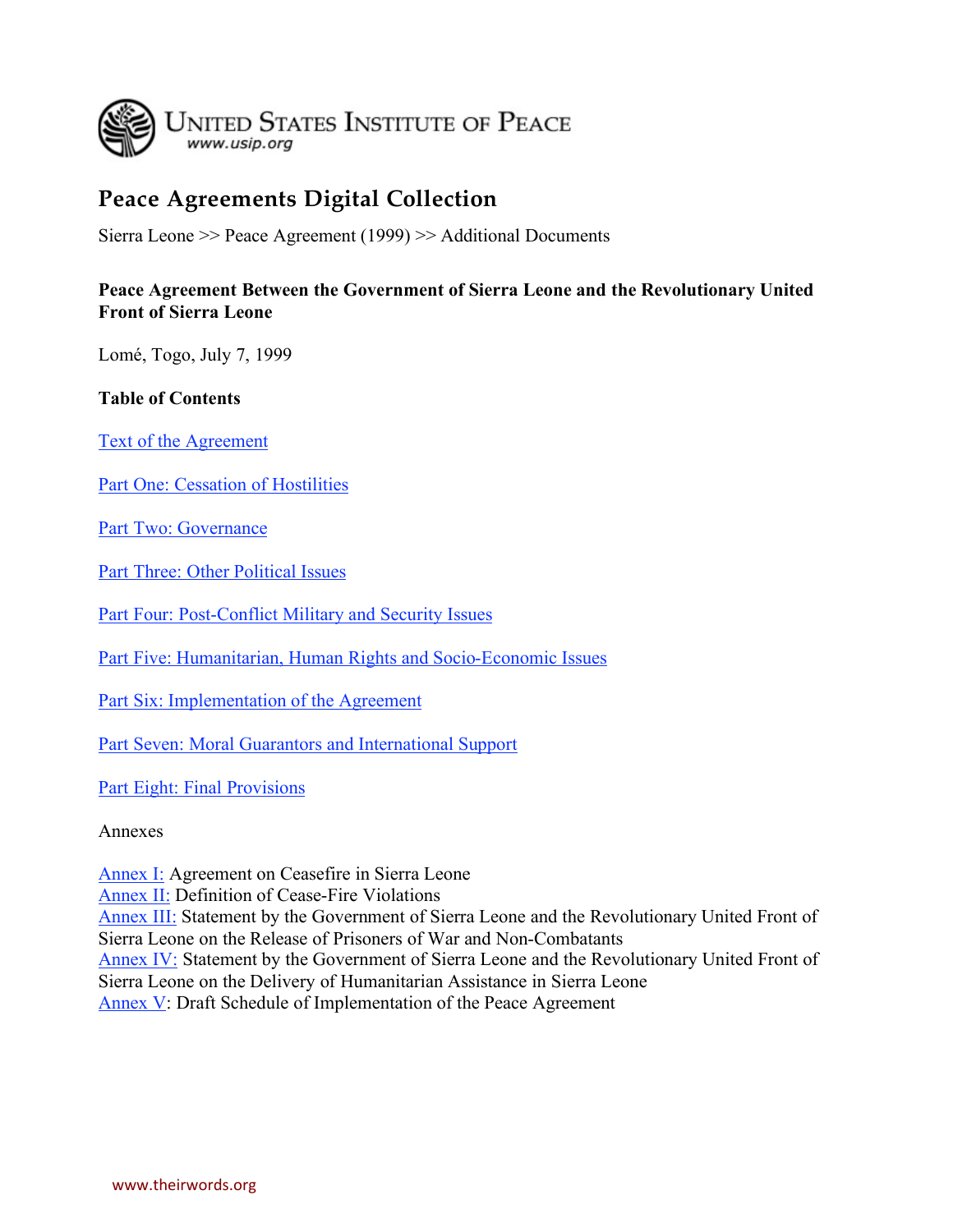#### **THE GOVERNMENT OF THE REPUBLIC OF SIERRA LEONE and THE REVOLUTIONARY UNITED FRONT OF SIERRA LEONE (RUF/SL)**

<span id="page-1-0"></span>Having met in Lomé, Togo, from the 25 May 1999, to 7 July 1999 under the auspices of the Current Chairman of ECOWAS, President Gnassingbe Eyadema;

Recalling earlier initiatives undertaken by the countries of the sub-region and the International Community, aimed at bringing about a negotiated settlement of the conflict in Sierra Leone, and culminating in the Abidjan Peace Agreement of 30 November, 1996 and the ECOWAS Peace Plan of 23 October, 1997;

Moved by the imperative need to meet the desire of the people of Sierra Leone for a definitive settlement of the fratricidal war in their country and for genuine national unity and reconciliation;

Committed to promoting full respect for human rights and humanitarian law;

Committed to promoting popular participation in the governance of the country and the advancement of democracy in a socio-political framework free of inequality, nepotism and corruption;

Concerned with the socio-economic well being of all the people of Sierra Leone;

Determined to foster mutual trust and confidence between themselves;

Determined to establish sustainable peace and security; to pledge forthwith, to settle all past, present and future differences and grievances by peaceful means; and to refrain from the threat and use of armed force to bring about any change in Sierra Leone;

Reaffirming the conviction that sovereignty belongs to the people, and that Government derives all its powers, authority and legitimacy from the people;

Recognising the imperative that the children of Sierra Leone, especially those affected by armed conflict, in view of their vulnerability, are entitled to special care and the protection of their inherent right to life, survival and development, in accordance with the provisions of the International Convention on the Rights of the Child;

Guided by the Declaration in the Final Communiqué of the Meeting in Lome of the Ministers of Foreign Affairs of ECOWAS of 25 May 1999, in which they stressed the importance of democracy as a factor of regional peace and security, and as essential to the socio-economic development of ECOWAS Member States; and in which they pledged their commitment to the consolidation of democracy and respect of human rights while reaffirming the need for all Member States to consolidate their democratic base, observe the principles of good governance and good economic management in order to ensure the emergence and development of a democratic culture which takes into account the interests of the peoples of West Africa;

Recommitting themselves to the total observance and compliance with the Cease-fire Agreement signed in Lome on 18 May 1999, and appended as Annex 1 until the signing of the present Peace Agreement;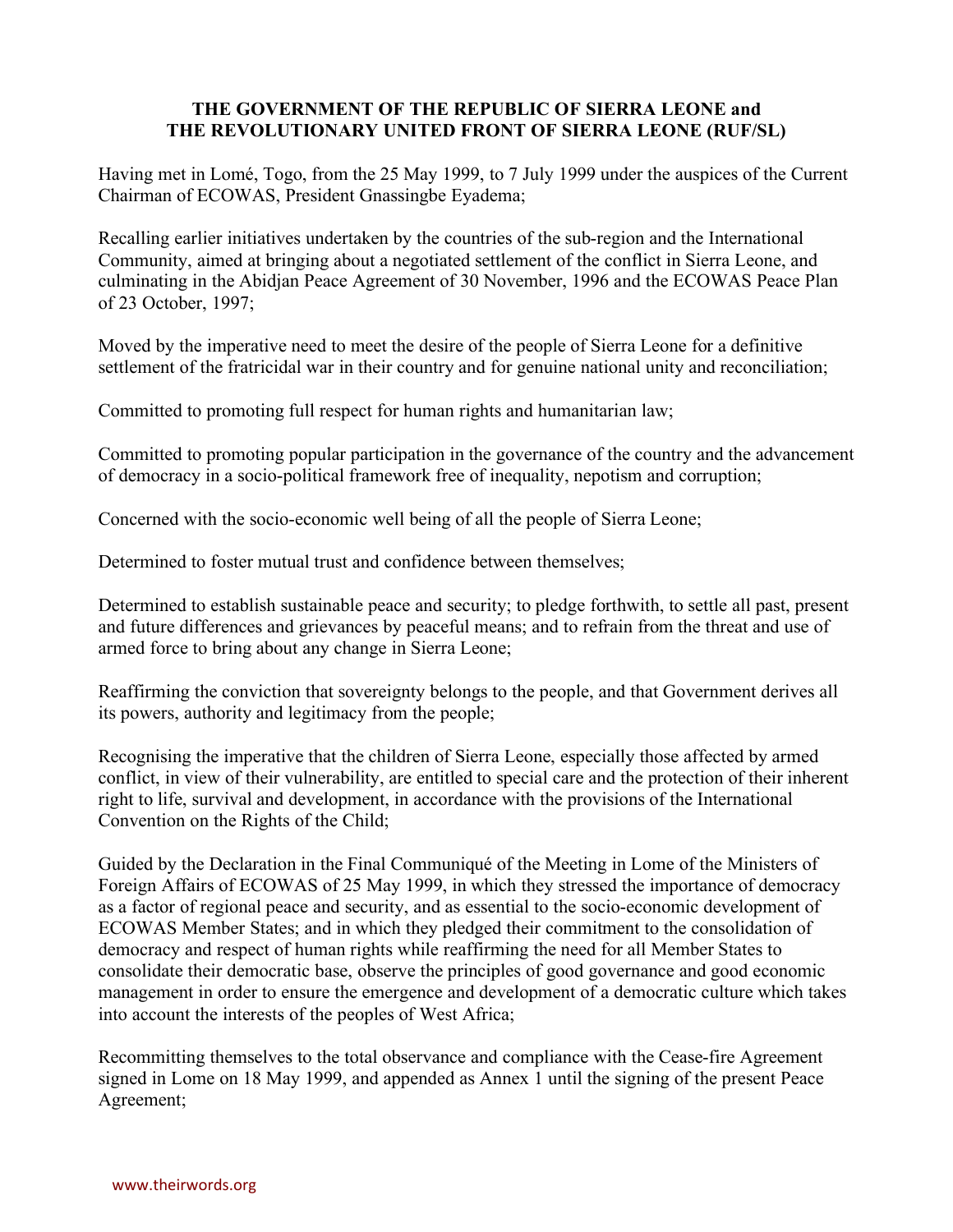#### <span id="page-2-0"></span>HEREBY AGREE AS FOLLOWS:

## **PART ONE**

## **CESSATION OF HOSTILITIES**

#### **Article 1: Cease-Fire**

The armed conflict between the Government of Sierra Leone and the RUF/SL is hereby ended with immediate effect. Accordingly, the two sides shall ensure that a total and permanent cessation of hostilities is observed forthwith.

#### **Article II: Cease-Fire Monitoring**

- 1. A Cease-fire Monitoring Committee (hereinafter termed the CMC) to be chaired by the United Nations Observer Mission in Sierra Leone (hereinafter termed UNOMSIL) with representatives of the Government of Sierra Leone, RUF/SL, the Civil Defence Forces (hereinafter termed the CDF) and ECOMOG shall be established at provincial and district levels with immediate effect to monitor, verify and report all violations of the cease-fire.
- 2. A Joint Monitoring Commission (hereinafter termed the JMC) shall be established at the national level to be chaired by UNOMSIL with representatives of the Government of Sierra Leone, RUF/SL, CDF, and ECOMOG. The JMC shall receive, investigate and take appropriate action on reports of violations of the cease-fire from the CMC. The parties agree to the definition of cease-fire violations as contained in Annex 2 which constitutes an integral part of the present Agreement.
- 3. The parties shall seek the assistance of the International Community in providing funds and other logistics to enable the JMC to carry out its mandate.

#### **PART TWO**

#### **GOVERNANCE**

The Government of Sierra Leone and the RUF/SL, recognizing the right of the people of Sierra Leone to live in peace, and desirous of finding a transitional mechanism to incorporate the RUF/SL into governance within the spirit and letter of the Constitution, agree to the following formulas for structuring the government for the duration of the period before the next elections, as prescribed by the Constitution, managing scarce public resources for the benefit of the development of the people of Sierra Leone and sharing the responsibility of implementing the peace. Each of these formulas (not in priority order) is contained in a separate Article of this Part of the present Agreement; and may be further detailed in protocols annexed to it.

Article III: Transformation of the RUF/SL into a Political Party Article IV: Enabling Members of the RUF/SL to Hold Public Office Article V: Enabling the RUF/SL to Join a Broad-based Government of National Unity Through Cabinet Appointments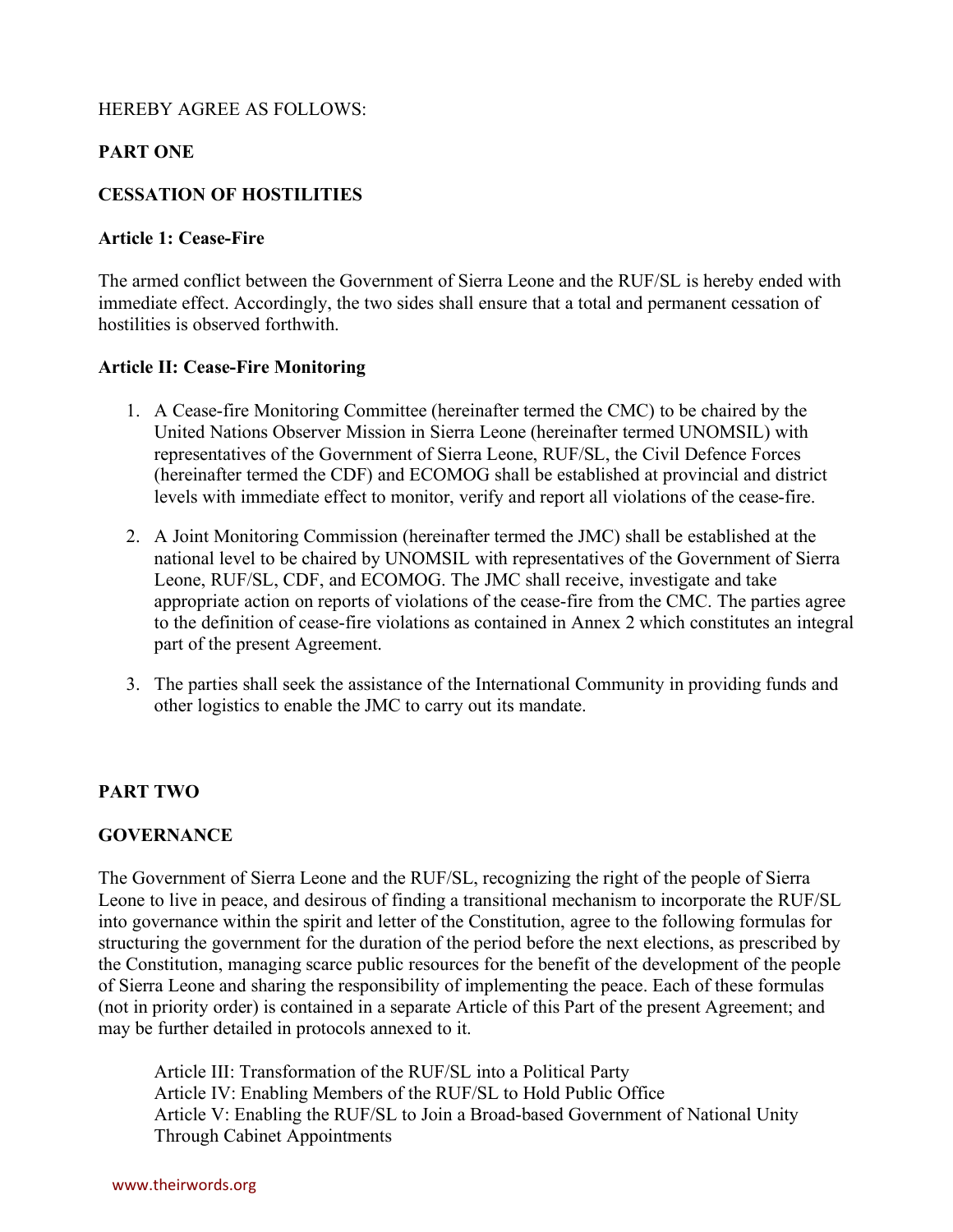Article VI: Commission for the Consolidation of Peace Article VII: Commission for the Management of Strategic Resources, National Reconstruction and Development Article VIII: Council of Elders and Religious Leaders

#### **Article III: Transformation of the RUF/SL into a Political Party**

- 1. The Government of Sierra Leone shall accord every facility to the RUF/SL to transform itself into a political party and enter the mainstream of the democratic process. To that end:
- 2. Immediately upon the signing of the present Agreement, the RUF/SL shall commence to organize itself to function as a political movement, with the rights, privileges and duties accorded to all political parties in Sierra Leone. These include the freedom to publish, unhindered access to the media, freedom of association, freedom of expression, freedom of assembly, and the right to mobilize and associate freely.
- 3. Within a period of thirty days, following the signing of the present Agreement, the necessary legal steps shall be taken by the Government of Sierra Leone to enable the RUF/SL to register as a political party.
- 4. The Parties shall approach the International Community with a view to mobilizing resources for the purposes of enabling the RUF/SL to function as a political party. These resources may include but shall not be limited to:
	- i. Setting up a trust fund;
	- ii. Training for RUF/SL membership in party organization and functions; and
	- iii. Providing any other assistance necessary for achieving the goals of this section.

## **Article IV: Enabling Members of the RUF/SL to Hold Public Office**

- 1. The Government of Sierra Leone shall take the necessary steps to enable those RUF/SL members nominated by the RUF/SL to hold public office, within the time-frames agreed and contained in the present Agreement for the integration of the various bodies named herein.
- 2. Accordingly, necessary legal steps shall be taken by the Government of Sierra Leone, within a period of fourteen days following the signing of the present Agreement, to amend relevant laws and regulations that may constitute an impediment or bar to RUF/SL and AFRC personnel holding public office.
- 3. Within seven days of the removal of any such legal impediments, both parties shall meet to discuss and agree on the appointment of RUF/SL members to positions in parastatals, diplomacy and any other public sector.

## **Article V: Enabling The RUF/SL to Join a Broad-Based Government of National Unity Through Cabinet Appointments**

1. The Government of Sierra Leone shall accord every opportunity to the RUF/SL to join a broad-based government of national unity through cabinet appointments. To that end: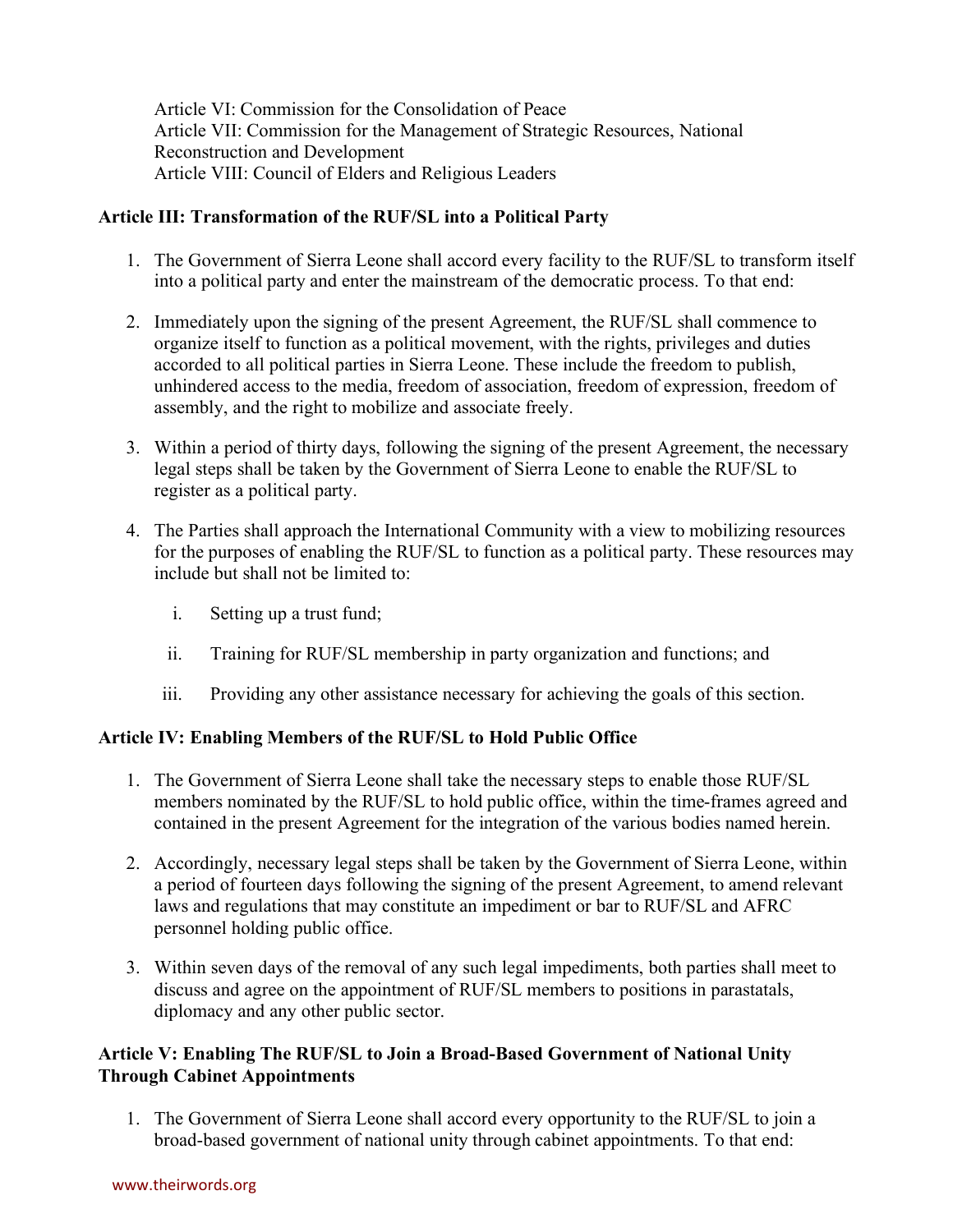- 2. The Chairmanship of the Board of the Commission for the Management of Strategic Resources, National Reconstruction and Development (CMRRD) as provided for in Article VII of the present Agreement shall be offered to the leader of the RUF/SL, Corporal Foday Sankoh. For this purpose he shall enjoy the status of Vice President and shall therefore be answerable only to the President of Sierra Leone.
- 3. The Government of Sierra Leone shall give ministerial positions to the RUF/SL in a moderately expanded cabinet of 18, bearing in mind that the interests of other political parties and civil society organizations should also be taken into account, as follows:
	- i. One of the senior cabinet appointments such as finance, foreign affairs and justice;
	- ii. Three other cabinet positions.
- 4. In addition, the Government of Sierra Leone shall, in the same spirit, make available to the RUF/SL the following senior government positions: Four posts of Deputy Minister.
- 5. Within a period of fourteen days following the signing of the present Agreement, the necessary steps shall be taken by the Government of Sierra Leone to remove any legal impediments that may prevent RUF/SL members from holding cabinet and other positions.

#### **Article VI: Commission for the Consolidation of Peace**

- 1. A Commission for the Consolidation of Peace (hereinafter termed the CCP), shall be established within two weeks of the signing of the present Agreement to implement a postconflict programme that ensures reconciliation and the welfare of al parties to the conflict, especially the victims of war. The CCP shall have the overall goal and responsibility for supervising and monitoring the implementation of and compliance with the provisions of the present Agreement relative to the promotion of national reconciliation and the consolidation of peace.
- 2. The CCP shall ensure that all structures for national reconciliation and the consolidation of peace already in existence and those provided for in the present Agreement are operational and given the necessary resources for realizing their respective mandates. These structures shall comprise:
	- i. the Commission for the Management of Strategic Resources, National Reconstruction and Development;
	- ii. the Joint Monitoring Commission;
	- iii. the Provincial and District Cease-fire Monitoring Committees;
	- iv. the Committee for the Release of Prisoners of War and Non-Combatants;
	- v. the Committee for Humanitarian Assistance;
	- vi. the National Commission on Disarmament, Demobilization and Reintegration;
	- vii. the National Commission for Resettlement, Rehabilitation and Reconstruction;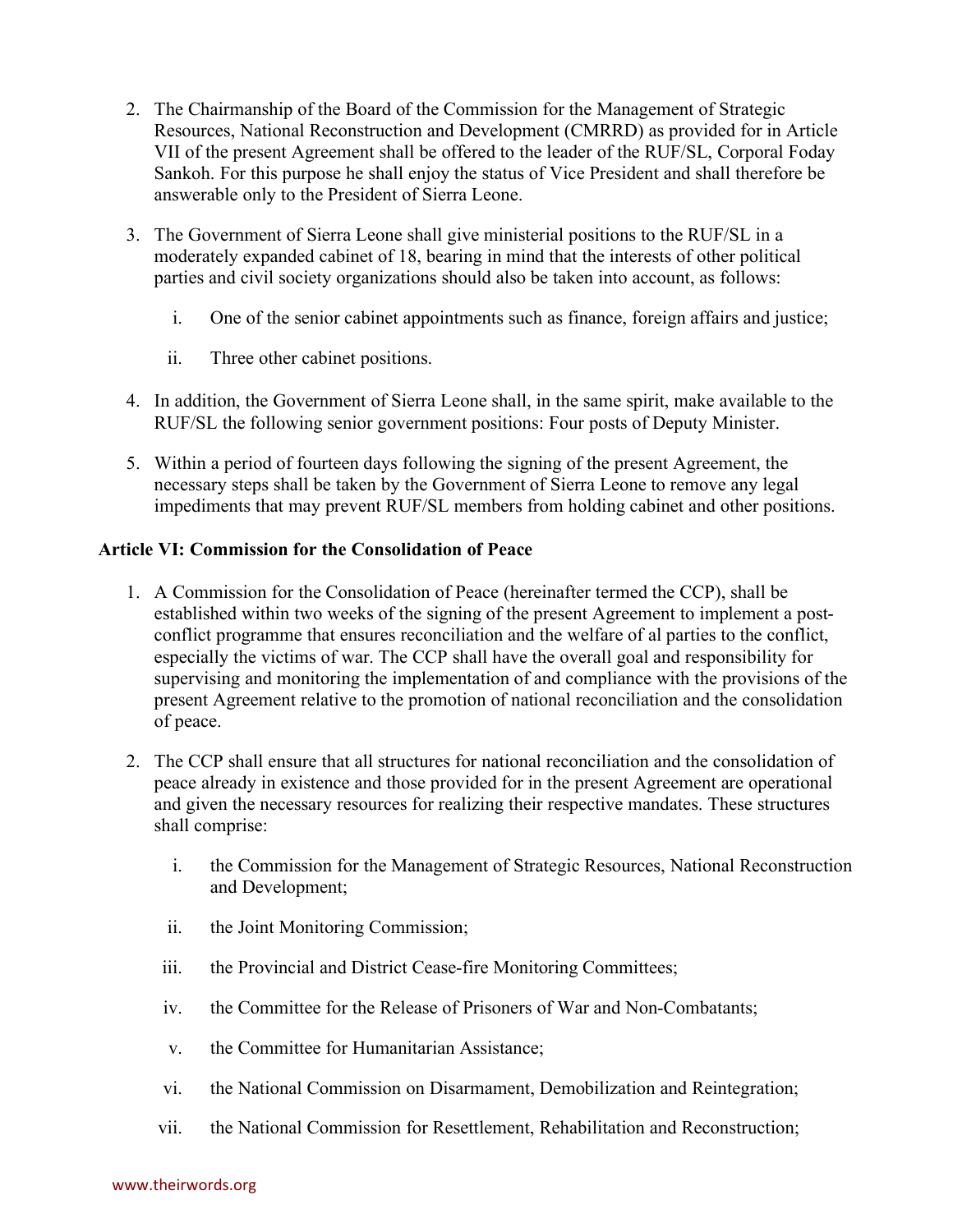- viii. the Human Rights Commission; and
	- ix. the Truth and Reconciliation Commission.
- 3. The CCP shall have the right to inspect any activity or site connected with the implementation of the present Agreement.
- 4. The CCP shall have full powers to organize its work in any manner it deems appropriate and to appoint any group or sub-committee which it deems necessary in the discharge of its functions.
- 5. The Commission shall be composed of the following members:
	- i. Two representatives of the civil society;
	- ii. One representative each named by the Government, the RUF/SL and the Parliament.
- 6. The CCP shall have its own offices, adequate communication facilities and secretarial support staff.
- 7. Recommendations for improvements or modifications shall be made to the President of sierra Leone for appropriate action. Likewise, failures of the structures to perform their assigned duties shall also be brought to the attention of the President.
- 8. Disputes arising out of the preceding paragraph shall be brought to the Council of Elders and Religious Leaders for resolution, as specified in Article VIII of the present Agreement.
- 9. Should Protocols be needed in furtherance of any provision in the present Agreement, the CCP shall have the responsibility for their preparation.
- 10. The mandate of the CCP shall terminate at the end of the next general elections.

#### **Article VII: Commission for the Management of Strategic Resources, National Reconstruction and Development**

- 1. Given the emergency situation facing the country, the parties agree that the Government shall exercise full control over the exploitation of gold, diamonds and other resources, for the benefit of the people of Sierra Leone. Accordingly, a Commission for the Management of Strategic Resources, National Reconstruction and Development (hereinafter termed the CMRRD) shall be established and charged with the responsibility of securing and monitoring the legitimate exploitation of Sierra LeoneÌs gold and diamonds, and other resources that are determined to be of strategic importance for national security and welfare as well as cater for post-war rehabilitation and reconstruction, as provided for under Article XXVIII of the present Agreement.
- 2. The Government shall take the necessary legal action within a period not exceeding two weeks from the signing of the present Agreement to the effect that all exploitation, sale, export, or any other transaction of gold and diamonds shall be forbidden except those sanctioned by the CMRRD. All previous concessions shall be null and void.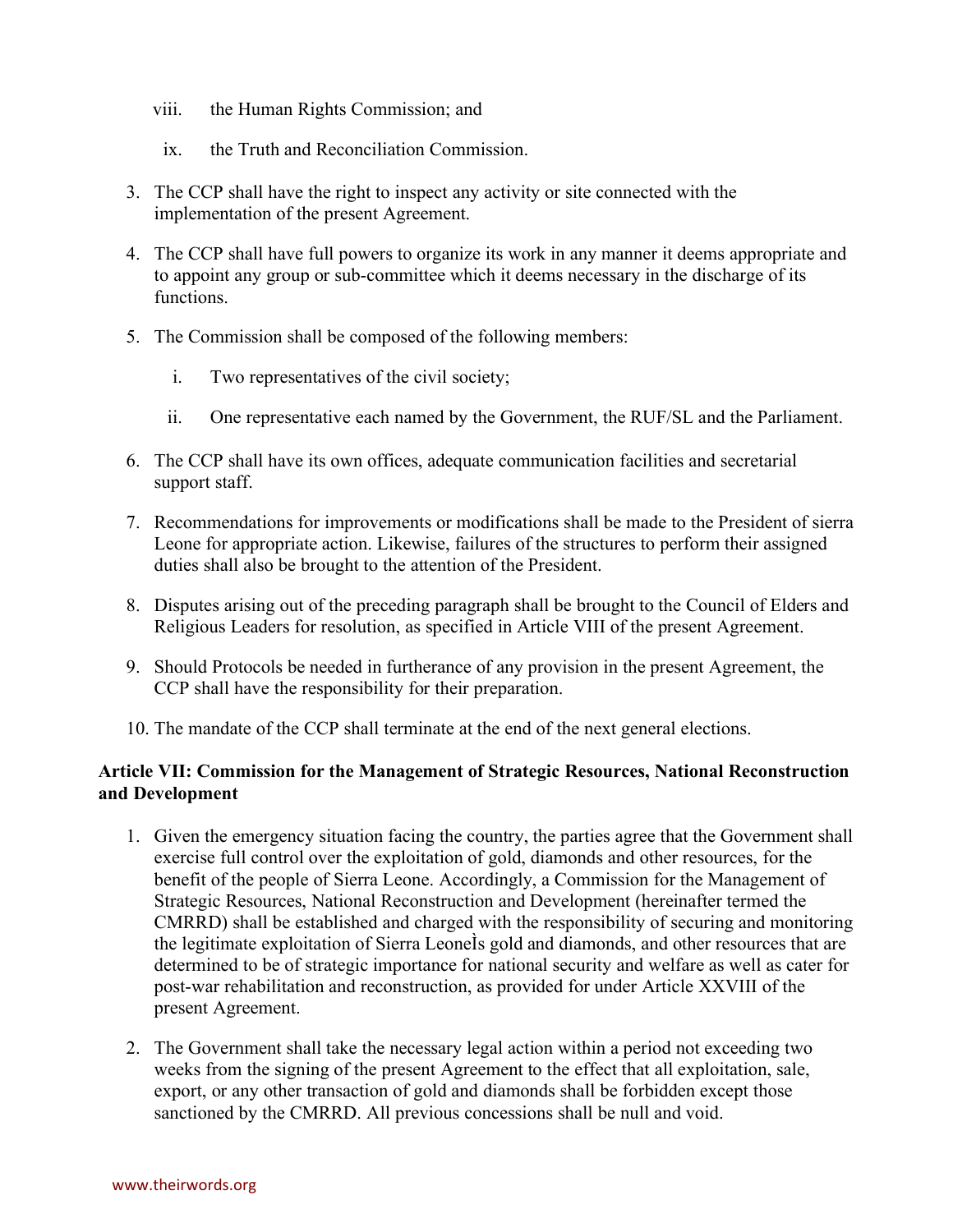- 3. The CMRRD shall authorize licensing of artisanal production of diamonds and gold, in accordance with prevailing laws and regulations. All gold and diamonds extracted or otherwise sources from any Sierra Leonean territory shall be sold to the Government.
- 4. The CMRRD shall ensure, through the appropriate authorities, the security of the areas covered under this Article, and shall take all necessary measures against unauthorized exploitation.
- 5. For the export or local resale of gold and diamonds by the Government, the CMRRD shall authorize a buying and selling agreement with one or more reputable international and specialized mineral companies. All exports of Sierra Leonean gold and diamonds shall be transacted by the Government, under these agreements.
- 6. The proceeds from the transactions of gold and diamonds shall be public monies which shall enter a special Treasury account to be spent exclusively on the development of the people of Sierra Leone, with appropriations for public education, public health, infrastructural development, and compensation for incapacitated war victims as well as post-war rehabilitation and reconstruction. Priority spending shall go to rural areas.
- 7. The Government shall, if necessary, seek the assistance and cooperation of other governments and their instruments of law enforcement to detect and facilitate the prosecution of violations of this Article.
- 8. The management of other natural resources shall be reviewed by the CMRRD to determine if their regulation is a matter of national security and welfare, and recommend appropriate policy to the Government.
- 9. The functions of the Ministry of Mines shall continued to be carried out by the current authorized ministry. However, in respect of strategic mineral resources, the CMRRD shall be an autonomous body in carrying out its duties concerning the regulation of Sierra LeoneÌs strategic natural resources.
- 10. All agreements and transactions referred to in this Article shall be subject to full public disclosure and records of all correspondence, negotiations, business transactions and any other matters related to exploitation, management, local or international marketing, and any other matter shall be public documents.
- 11. The Commission shall issue monthly reports, including the details of all the transactions related to gold and diamonds, and other licenses or concessions of natural resources, and its own administrative costs.
- 12. The Commission shall be governed by a Board whose Chairmanship shall be offered to the Leader of the RUF/SL, Corporal Foday Sankoh. The Board shall also comprise:
	- i. Two representatives of the Government appointed by the President;
	- ii. Two representatives of the political party to be formed by the RUF/SL;
	- iii. Three representatives of the civil society; and
	- iv. Two representatives of other political parties appointed by Parliament.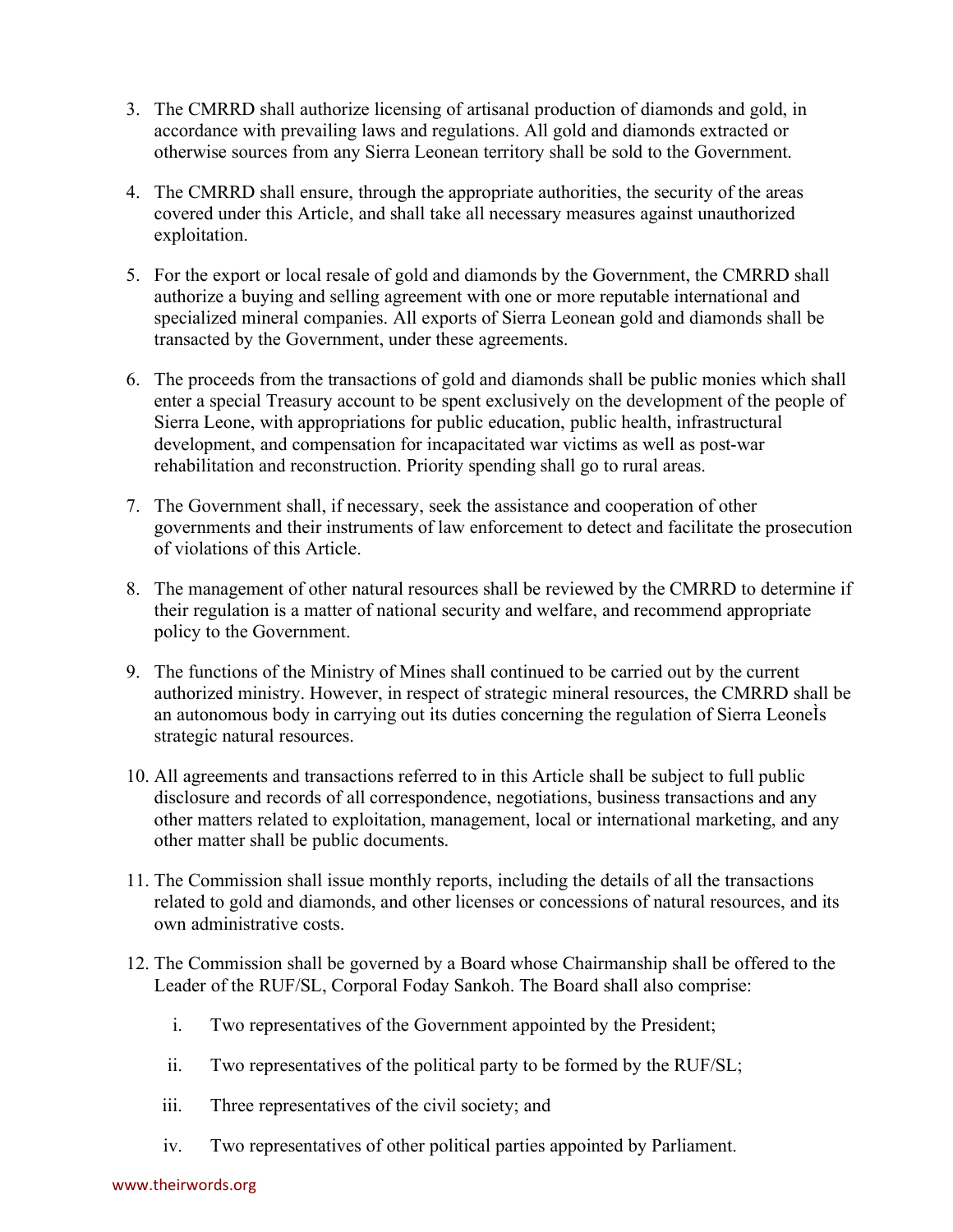- <span id="page-7-0"></span>13. The Government shall take the required administrative actions to implement the commitments made in the present Agreement; and in the case of enabling legislation, it shall draft and submit to Parliament within thirty days of the signature of the present Agreement, the relevant bills for their enactment into law.
- 14. The Government commits itself to propose and support an amendment to the Constitution to make the exploitation of gold and diamonds the legitimate domain of the people of Sierra Leone, and to determine that the proceeds be used for the development of Sierra Leone, particularly public education, public health, infrastructure development, and compensation of incapacitated war victims as well as post-war reconstruction and development.

## **Article VIII: Council of Elders and Religious Leaders**

- 1. The signatories agree to refer any conflicting differences of interpretation of this Article or any other Article of the present Agreement or its protocols, to a Council of Elders and Religious Leaders comprised as follows:
	- i. Two members appointed by the Inter-Religious Council;
	- ii. One member each appointed by the Government and the RUF/SL; and
	- iii. One member appointed by ECOWAS.
- 2. The Council shall designate its own chairperson from among its members. All of its decision shall be taken by the concurrence of at least four members, and shall be binding and public, provided that an aggrieved party may appeal to the Supreme Court.

## **PART THREE**

## **OTHER POLITICAL ISSUES**

The Part of the present Agreement Consists of the following Articles

Article IX: Pardon and Amnesty Article X: Review of the Present Constitution Article XI: Date of Next Elections Article XII: National Electorial Commission

#### **Article IX: Pardon and Amnesty**

- 1. In order to bring lasting peace to Sierra Leone, the Government of Sierra Leone shall take appropriate legal steps to grant Corporal Foday Sankoh absolute and free pardon.
- 2. After the signing of the present Agreement, the Government of Sierra Leone shall also grant absolute and free pardon and reprieve to all combatants and collaborators in respect of anything done by them in pursuit of their objectives, up to the time of the signing of the present Agreement.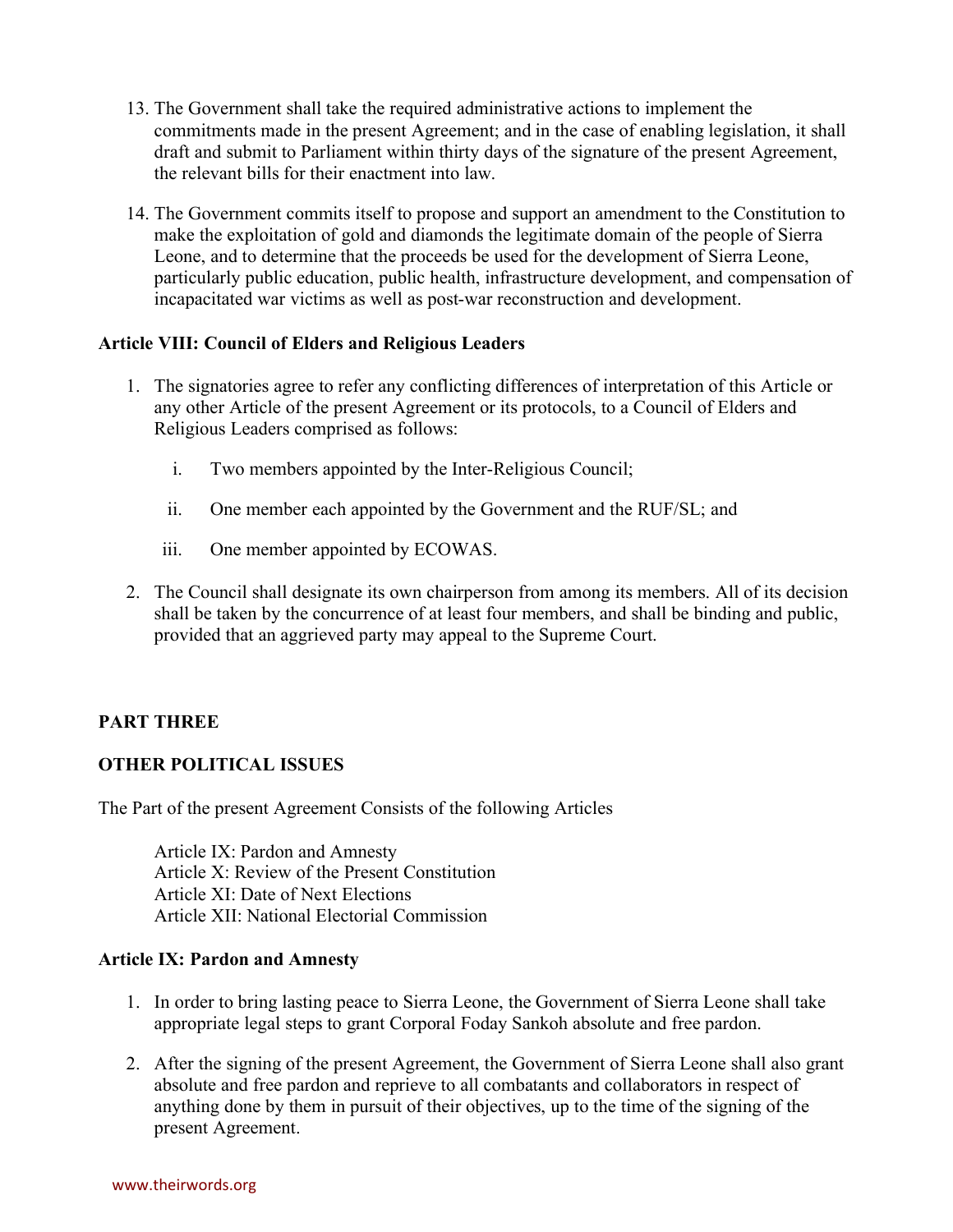3. To consolidate the peace and promote the cause of national reconciliation, the Government of Sierra Leone shall ensure that no official or judicial action is taken against any member of the RUF/SL, ex-AFRC, ex-SLA or CDF in respect of anything done by them in pursuit of their objectives as members of those organisations, since March 1991, up to the time of the signing of the present Agreement. In addition, legislative and other measures necessary to guarantee immunity to former combatants, exiles and other persons, currently outside the country for reasons related to the armed conflict shall be adopted ensuring the full exercise of their civil and political rights, with a view to their reintegration within a framework of full legality.

## **Article X: Review of the Present Constitution**

In order to ensure that the Constitution of Sierra Leone represents the needs and aspirations of the people of Sierra Leone and that no constitutional or any other legal provision prevents the implementation of the present Agreement, the Government of Sierra Leone shall take the necessary steps to establish a Constitutional Review Committee to review the provisions of the present Constitution, and where deemed appropriate, recommend revisions and amendments, in accordance with Part V, Section 108 of the Constitution of 1991.

## **Article XI: Date of Next Elections**

The next national elections in Sierra Leone shall beheld in accordance with the present Constitution of Sierra Leone.

#### **Article XII: National Electoral Commission**

- 1. A new independent National Electoral Commission (hereinafter termed the NEC) shall be set up by the Government, not later than three months after the signing of the present Agreement.
- 2. In setting up the new NEC the President shall consult all political parties, including the RUF/SL, to determine the membership and terms of reference of the Commission, paying particular attention to the need for a level playing field in the nationÌs elections.
- 3. No member of the NEC shall be eligible for appointment to political office by any government formed as a result of an election he or she was mandated to conduct.
- 4. The NEC shall request the assistance of the International Community, including the UN, the OAU, ECOWAS and the Commonwealth of Nations, in monitoring the next presidential and parliamentary elections in Sierra Leone.

## **PART FOUR**

## **POST-CONFLICT MILITARY AND SECURITY ISSUES**

1. The Government of Sierra Leone and the RUF/SL, recognizing that the maintenance of peace and security is of paramount importance for the achievement of lasting peace in Sierra Leone and for the welfare of its people, have agreed to the following formulas for dealing with postconflict military and security matters. Each of these formulas (not in priority order) is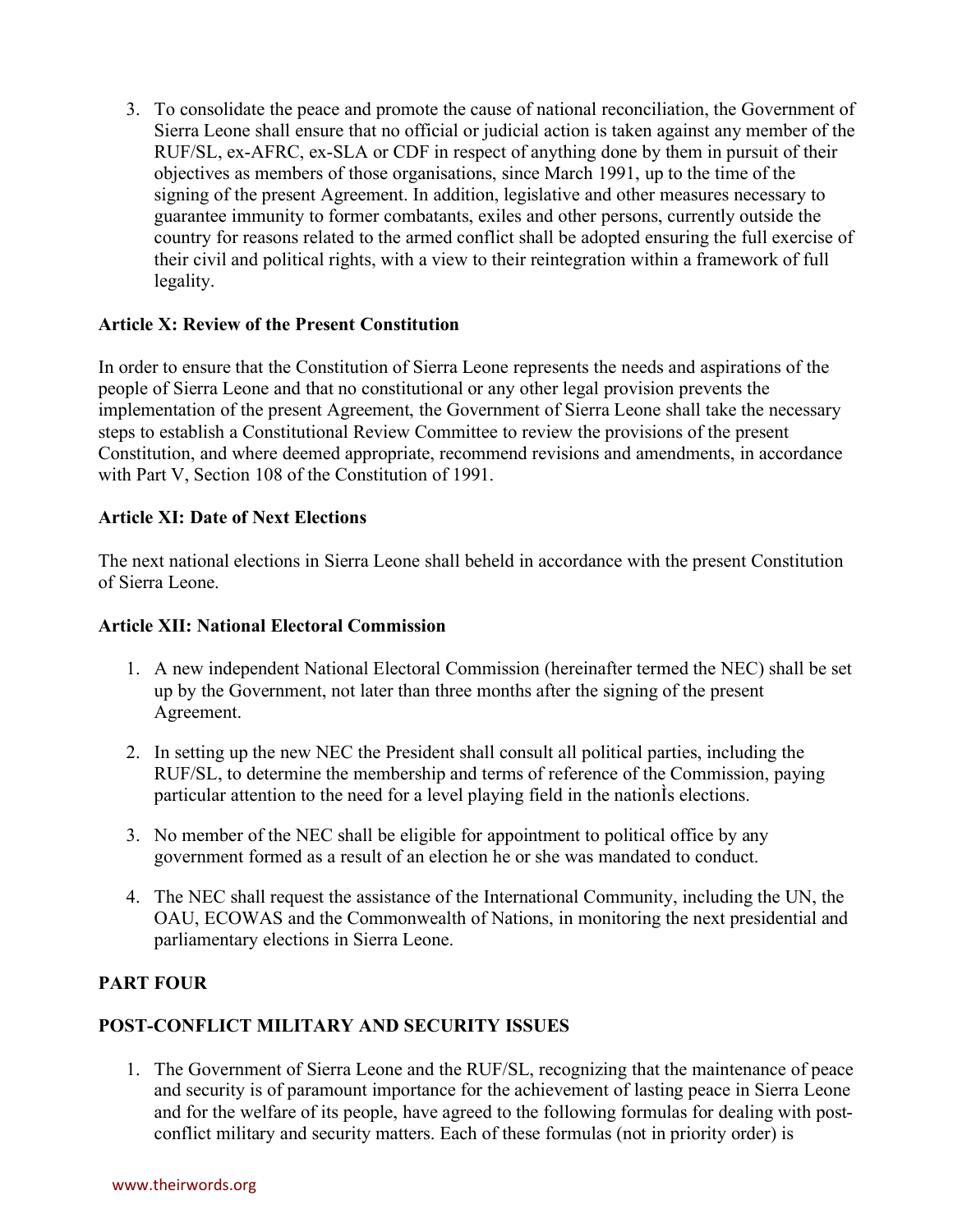<span id="page-9-0"></span>contained in separate Articles of this Part of the present Agreement and may be further detailed in protocols annexed to the Agreement.

Article XIII: Transformation and New Mandate of ECOMOG Article XIV: New Mandate of UNOMSIL Article XV: Security Guarantees for Peace Monitors Article XVI: Encampment, Disarmament, Demobilization and Reintegration Article XVII: Restructuring and Training of the Sierra Leone Armed Forces Article XVIII: Withdrawal of Mercenaries Article XIX: Notification to Joint Monitoring Commission Article XX: Notification to Military Commands

## **Article XIII: Transformation and New Mandate of ECOMOG**

Immediately upon the signing of the present Agreement, the parties shall request ECOWAS to revise the mandate of ECOMOG in Sierra Leone as follows:

- i. Peacekeeping;
- ii. Security of the State of Sierra Leone;
- iii. Protection of UNOMSIL.
- iv. Protection of Disarmament, Demobilisation and Reintegration personnel.
	- 2. The Government shall, immediately upon the signing of the present Agreement, request ECOWAS for troop contributions from at least two additional countries. The additional contingents shall be deployed not later than 30 days from the date of signature of the present Agreement. The Security Council shall be requested to provide assistance in support of ECOMOG.
	- 3. The Parties agree to develop a timetable for the phased withdrawal of ECOMOG, including measures for securing all of the territory of Sierra Leone by the restructured armed forces. The phased withdrawal of ECOMOG will be linked to the phased creation and deployment of the restructured armed forces.

#### **Article XIV: New Mandate of UNOMSIL**

1. The UN Security Council is requested to amend the mandate of UNOMSIL to enable it to undertake the various provisions outlined in the present Agreement.

#### **Article XV: Security Guarantees for Peace Monitors**

- 1. The Government of Sierra Leone and the RUF/SL agree to guarantee the safety, security and freedom of movement of UNOMSIL Military Observers throughout Sierra Leone. This guarantee shall be monitored by the Joint Monitoring Commission.
- 2. The freedom of movement includes complete and unhindered access for UNOMSIL Military Observers in the conduct of their duties throughout Sierra Leone. Before and during the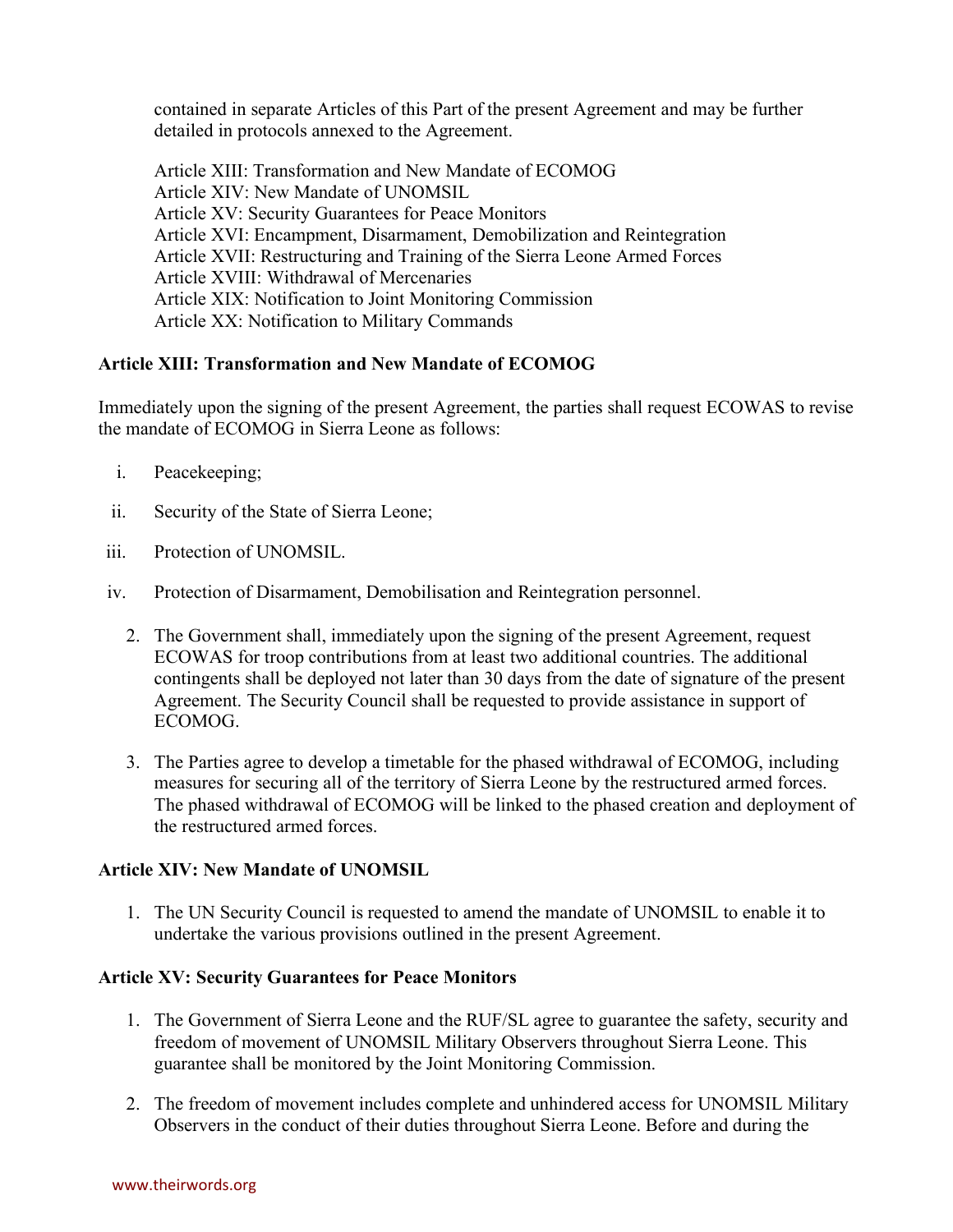process of Disarmament, Demobilization and Reintegration, officers and escorts to be provided by both Parties shall be required to facilitate this access.

- 3. Such freedom of movement and security shall also be accorded to non-military UNOMSIL personnel such as Human Rights Officers in the conduct of their duties. These personnel shall, in most cases, be accompanied by UNOMSIL Military Observers.
- 4. The provision of security to be extended shall include United Nations aircraft, vehicles and other property.

## **Article XVI: Encampment, Disarmament, Demobilization and Reintegration**

- 1. A neutral peace keeping force comprising UNOMSIL and ECOMOG shall disarm all combatants of the RUF/SL, CDF, SLA and paramilitary groups. The encampment, disarmament and demobilization process shall commence within six weeks of the signing of the present Agreement in line with the deployment of the neutral peace keeping force.
- 2. The present SLA shall be restricted to the barracks and their arms in the armoury and their ammunitions in the magazines and placed under constant surveillance by the neutral peacekeeping force during the process of disarmament and demobilization.
- 3. UNOMSIL shall be present in all disarmament and demobilization locations to monitor the process and provide security guarantees to all ex-combatants.
- 4. Upon the signing of the present Agreement, the Government of Sierra Leone shall immediately request the International Community to assist with the provision of the necessary financial and technical resources needed for the adaptation and extension of the existing Encampment, Disarmament, Demobilization and Reintegration Programme in Sierra Leone, including payment of retirement benefits and other emoluments due to former members of the SLA.

## **Article XVII: Restructuring and Training of the Sierra Leone Armed Forces**

- 1. The restructuring, composition and training of the new Sierra Leone armed forces will be carried out by the Government with a view to creating truly national armed forces, bearing loyalty solely to the State of Sierra Leone, and able and willing to perform their constitutional role.
- 2. Those ex-combatants of the RUF/SL, CDF and SLA who wish to be integrated into the new restructured national armed forces may do so provided they meet established criteria.
- 3. Recruitment into the armed forces shall reflect the geo-political structure of Sierra Leone within the established strength.

#### **Article XVIII: Withdrawal of Mercenaries**

All mercenaries, in any guise, shall be withdrawn from Sierra Leone immediately upon the signing of the present Agreement. Their withdrawal shall be supervised by the Joint Monitoring Commission.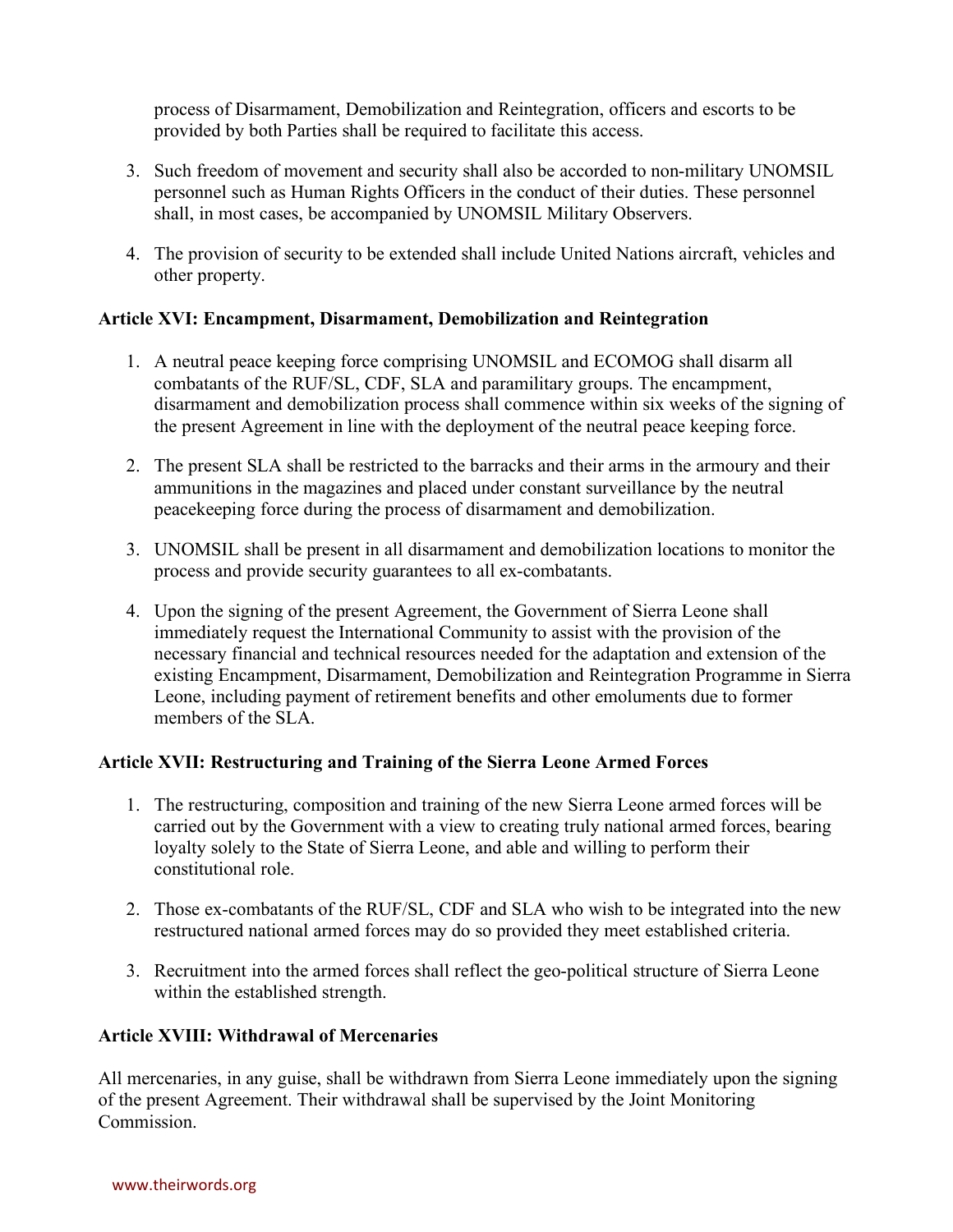## <span id="page-11-0"></span>**Article XIX: Notification to Joint Monitoring Commission**

Immediately upon the establishment of the JMC provided for in Article II of the present Agreement, each party shall furnish to the JMC information regarding the strength and locations of all combatants as well as the positions and descriptions of all known unexploded bombs (UXBs), explosive ordnance devices (EODs), minefields, booby traps, wire entanglements, and all other physical or military hazards. The JMC shall seek all necessary technical assistance in mine clearance and the disposal or destruction of similar devices and weapons under the operational control of the neutral peacekeeping force. The parties shall keep the JMC updated on changes in this information so that it can notify the public as needed, to prevent injuries.

## **Article XX: Notification to Military Commands**

Each party shall ensure that the terms of the present Agreement, and written orders requiring compliance, are immediately communicated to all of its forces.

## **PART FIVE**

## **HUMANITARIAN, HUMAN RIGHTS AND SOCIO-ECONOMIC ISSUES**

1. The Government of Sierra Leone and the RUF\SL recognizing the importance of upholding, promoting and protecting the human rights of every Sierra Leonean as well as the enforcement of humanitarian law, agree to the following formulas for the achievement of these laudable objectives. Each of these formulas (not in priority order) is contained in separate Articles of this Part of the present Agreement

Article XXI: Release of Prisoners and Abductees Article XXII: Refugees and Displaced Persons Article XXIII: Guarantee of the Security of Displaced Persons and Refugees Article XXIV: Guarantee and Promotion of Human Rights Article XXV: Human Rights Commission Article XXVI: Human Rights Violations Article XXVII: Humanitarian Relief Article XXVIII: Post-War Rehabilitation and Reconstruction Article XXIX: Special Fund for War Victims Article XXX: Child Combatants Article XXXI: Education and Health

#### **Article XXI: Release of Prisoners and Abductees**

All political prisoners of war as well as all non-combatants shall be released immediately and unconditionally by both parties, in accordance with the Statement of June 2, 1999, which is contained in Annex 3 and constitutes an integral part of the present Agreement.

#### **Article XXII: Refugees and Displaced Persons**

The Parties through the National Commission for Resettlement, Rehabilitation and Reconstruction agree to seek funding from and the involvement of the UN and other agencies, including friendly countries, in order to design and implement a plan for voluntary repatriation and reintegration of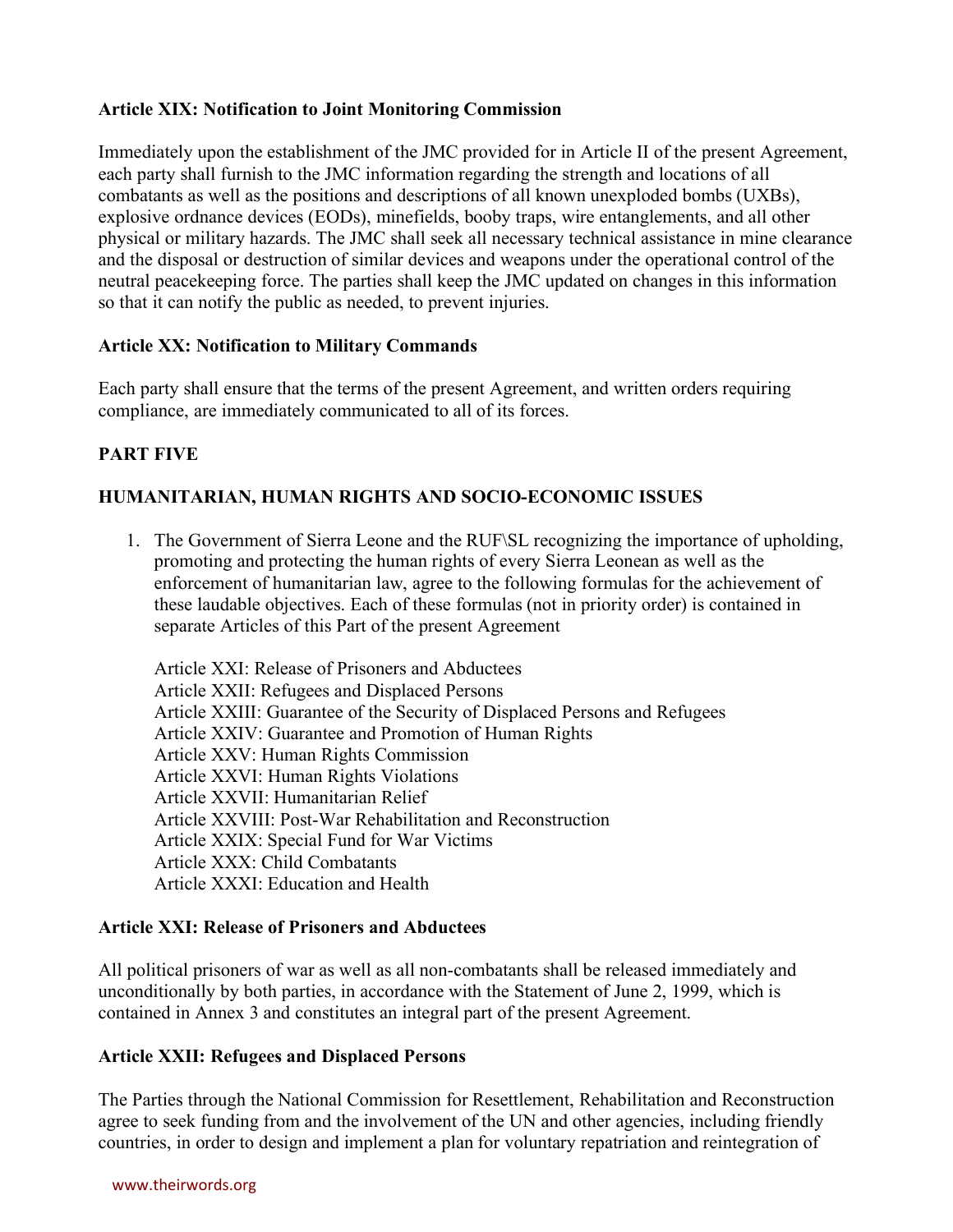Sierra Leonean refugees and internally displaced persons, including non-combatants, in conformity with international conventions, norms and practices.

## **Article XXIII: Guarantee of the Security of Displaced Persons and Refugees**

As a reaffirmation of their commitment to the observation of the conventions and principles of human rights and the status of refugees, the Parties shall take effective and appropriate measures to ensure that the right of Sierra Leoneans to asylum is fully respected and that no camps or dwellings of refugees or displaced persons are violated.

## **Article XXIV: Guarantee and Promotion of Human Rights**

- 1. The basic civil and political liberties recognized by the Sierra Leone legal system and contained in the declarations and principles of Human Rights adopted by the UN and OAU, especially the Universal Declaration of Human Rights and the African Charter on Human and PeopleÌs Rights, shall be fully protected and promoted within Sierra Leonean society.
- 2. These include the right to life and liberty, freedom from torture, the right to a fair trial, freedom of conscience, expression and association, and the right to take part in the governance of oneÌs country.

## **Article XXV: Human Rights Commission**

- 1. The Parties pledge to strengthen the existing machinery for addressing grievances of the people in respect of alleged violations of their basic human rights by the creation, as a matter of urgency and not later than 90 days after the signing of the present Agreement, of an autonomous quasi-judicial national Human Rights Commission.
- 2. The Parties further pledge to promote Human Rights education throughout the various sectors of Sierra Leonean society, including the schools, the media, the police, the military and the religious community.
- 3. In pursuance of the above, technical and material assistance may be sought from the UN High Commissioner for Human Rights, the African Commission on Human and Peoples Rights and other relevant international organisations.
- 4. A consortium of local human rights and civil society groups in Sierra Leone shall be encouraged to help monitor human rights observance.

## **Article XXVI: Human Rights Violations**

- 1. A Truth and Reconciliation Commission shall be established to address impunity, break the cycle of violence, provide a forum for both the victims and perpetrators of human rights violations to tell their story, get a clear picture of the past in order to facilitate genuine healing and reconciliation.
- 2. In the spirit of national reconciliation, the Commission shall deal with the question of human rights violations since the beginning of the Sierra Leonean conflict in 1991. This Commission shall, among other things, recommend measures to be taken for the rehabilitation of victims of human rights violations.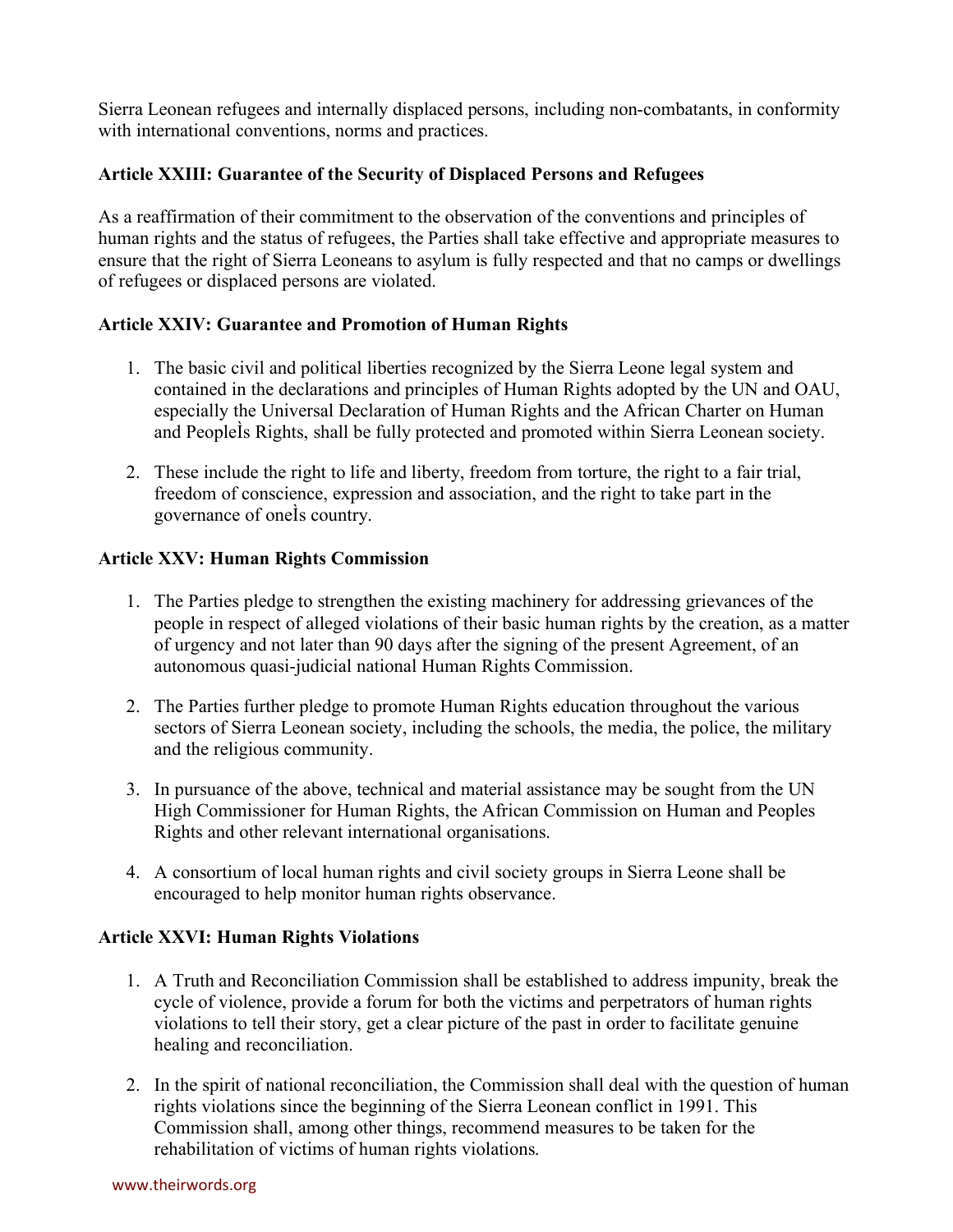3. Membership of the Commission shall be drawn from a cross-section of Sierra Leonean society with the participation and some technical support of the International Community. This Commission shall be established within 90 days after the signing of the present Agreement and shall, not later than 12 months after the commencement of its work, submit its report to the Government for immediate implementation of its recommendations.

## **Article XXVII: Humanitarian Relief**

- 1. The Parties reaffirm their commitment to their Statement on the Delivery of Humanitarian Assistance in Sierra Leone of June 3, 1999 which is contained in Annex 4 and constitutes an integral part of the present Agreement. To this end, the Government shall request appropriate international humanitarian assistance for the people of Sierra Leone who are in need all over the country.
- 2. The Parties agree to guarantee safe and unhindered access by all humanitarian organizations throughout the country in order to facilitate delivery of humanitarian assistance, in accordance with international conventions, principles and norms which govern humanitarian operations. In this respect, the parties agree to guarantee the security of the presence and movement of humanitarian personnel.
- 3. The Parties also agree to guarantee the security of all properties and goods transported, stocked or distributed by humanitarian organizations, as well as the security of their projects and beneficiaries.
- 4. The Government shall set up at various levels throughout the country, the appropriate and effective administrative or security bodies which will monitor and facilitate the implementation of these guarantees of safety for the personnel, goods and areas of operation of the humanitarian organizations.

## **Article XXVIII: Post-War Rehabilitation and Reconstruction**

- 1. The Government, through the National Commission for Resettlement, Rehabilitation and Reconstruction and with the support of the International Community, shall provide appropriate financial and technical resources for post-war rehabilitation, reconstruction and development.
- 2. Given that women have been particularly victimized during the war, special attention shall be accorded to their needs and potentials in formulating and implementing national rehabilitation, reconstruction and development programmes, to enable them to play a central role in the moral, social and physical reconstruction of Sierra Leone.

#### **Article XXIX: Special Fund for War Victims**

The Government, with the support of the International Community, shall design and implement a programme for the rehabilitation of war victims. For this purpose, a special fund shall be set up.

## **Article XXX: Child Combatants**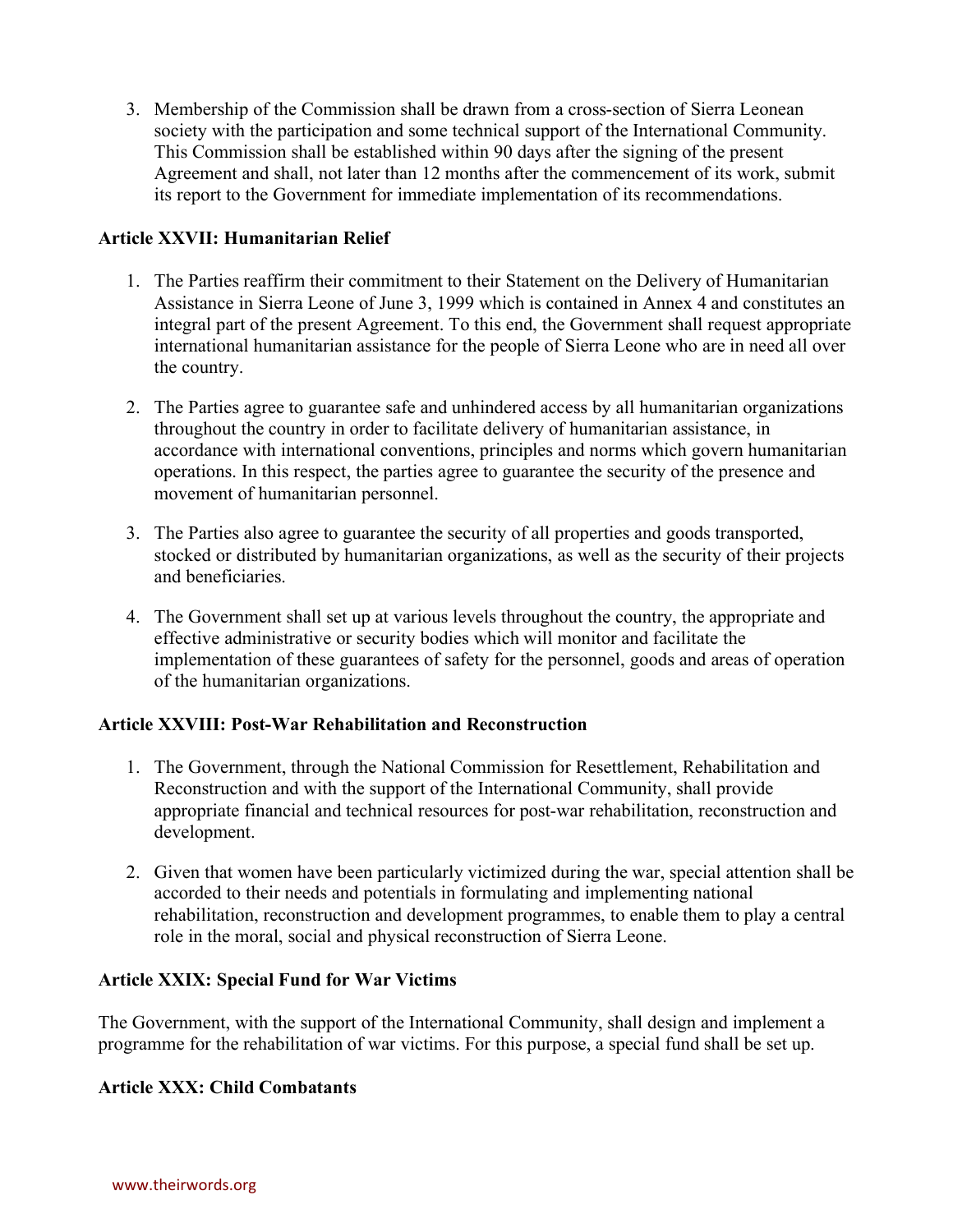<span id="page-14-0"></span>The Government shall accord particular attention to the issue of child soldiers. It shall, accordingly, mobilize resources, both within the country and from the International Community, and especially through the Office of the UN Special Representative for Children in Armed Conflict, UNICEF and other agencies, to address the special needs of these children in the existing disarmament, demobilization and reintegration processes.

## **Article XXXI: Education and Health**

The Government shall provide free compulsory education for the first nine years of schooling (Basic Education) and shall endeavour to provide free schooling for a further three years. The Government shall also endeavour to provide affordable primary health care throughout the country.

## **PART SIX**

## **IMPLEMENTATION OF THE AGREEMENT**

## **Article XXXII: Joint Implementation Committee**

A Joint Implementation Committee consisting of members of the Commission for the Consolidation of Peace (CCP) and the Committee of Seven on Sierra Leone, as well as the Moral Guarantors, provided for in Article XXXIV of the present Agreement and other international supporters shall be established. Under the chairmanship of ECOWAS, the Joint Implementation Committee shall be responsible for reviewing and assessing the state of implementation of the Agreement, and shall meet at least once every three months. Without prejudice to the functions of the Commission for the Consolidation of Peace as provided for in Article VI, the Joint Implementation Committee shall make recommendations deemed necessary to ensure effective implementation of the present Agreement according to the Schedule of Implementation, which appears as Annex 5.

#### **Article XXXIII: Request For International Involvement**

The parties request that the provisions of the present Agreement affecting the United Nations shall enter into force upon the adoption by the UN Security Council of a resolution responding affirmatively to the request made in this Agreement. Likewise, the decision-making bodies of the other international organisations concerned are requested to take similar action, where appropriate.

#### **PART SEVEN**

## **MORAL GUARANTORS AND INTERNATIONAL SUPPORT**

#### **Article XXXIV: Moral Guarantors**

The Government of the Togolese Republic, the United Nations, the OAU, ECOWAS and the Commonwealth of Nations shall stand as Moral Guarantors that this Peace Agreement is implemented with integrity and in good faith by both parties.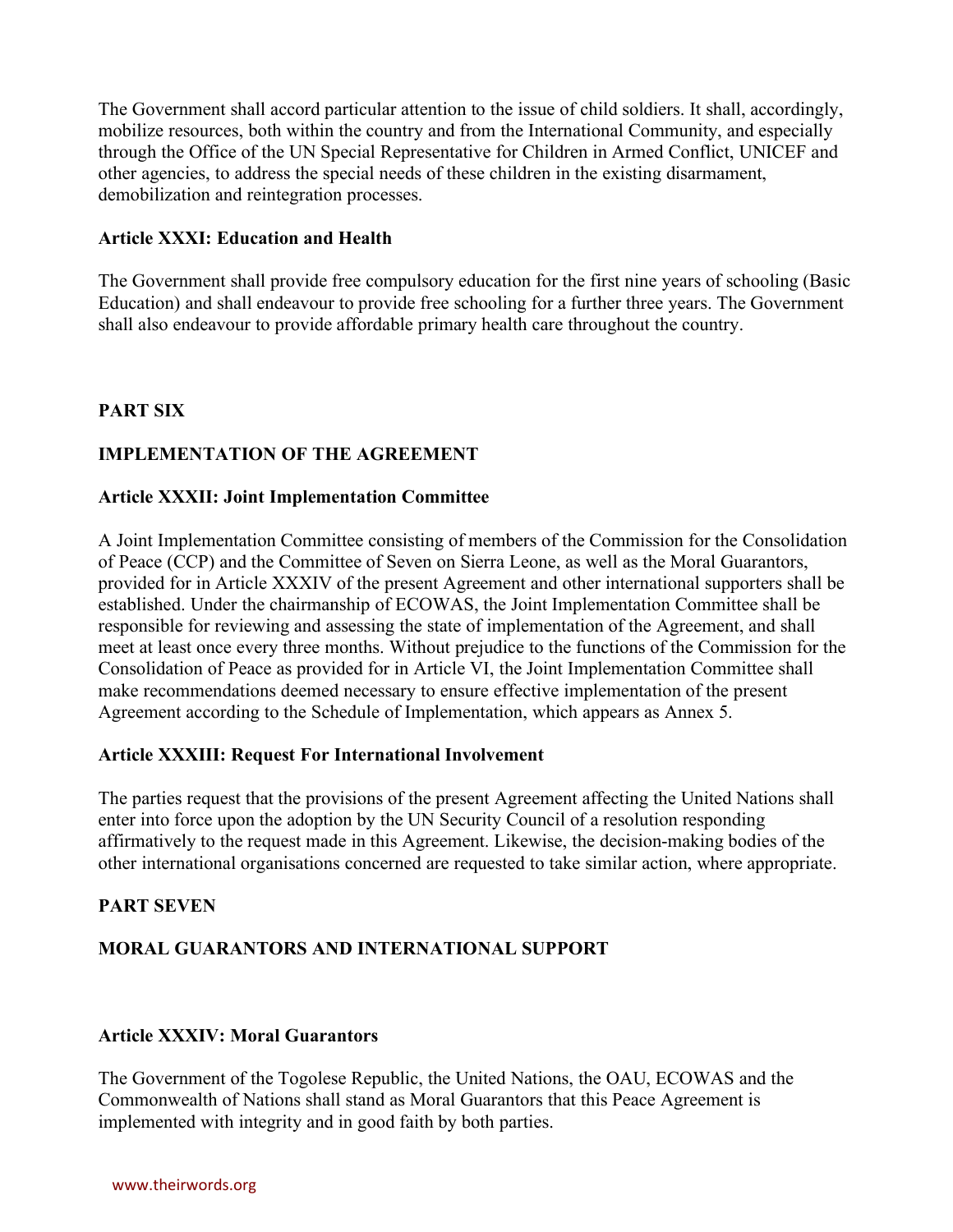#### <span id="page-15-0"></span>**Article XXXV: International Support**

Both parties call on the International Community to assist them in implementing the present Agreement with integrity and good faith. The international organisations mentioned in Article XXXIV and the Governments of Benin, Burkina Faso, Côte d'Ivoire, Ghana, Guinea, Liberia, Libyan Arab Jamahiriya, Mali, Nigeria, Togo, the United Kingdom and the United States of America are facilitating and supporting the conclusion of this Agreement. These States and organisations believe that this Agreement must protect the paramount interests of the people of Sierra Leone in peace and security.

#### **PART EIGHT**

#### **FINAL PROVISIONS**

#### **Article XXXVI: Registration and Publication**

The Sierra Leone Government shall register the signed Agreement not later than 15 days from the date of the signing of this Agreement. The signed Agreement shall also be published in the Sierra Leone Gazette not later than 48 (Forty - Eight) hours after the date of registration of this Agreement. This Agreement shall be laid before the Parliament of Sierra Leone not later than 21 (Twenty-One) days after the signing of this Agreement.

#### **Article XXXVII: Entry into Force**

The present Agreement shall enter into force immediately upon its signing by the Parties.

Done in Lomé this seven day of the month of July 1999 in twelve (12) original texts in English and French, each text being equally authentic.

Alhaji Ahmad Tejan Kabbah President of the Republic of Sierra Leone

His Excellency Gnassingbe Eyadema President of the Togolese Republic Chairman of ECOWAS

His Excellency Blaise Compaore President of Burkina Faso

His Excellency Dahkpanah Dr. Charles Ghankey Taylor President of the Republic of Liberia

His Excellency Olusegun Obasanjo President and Commander-in-Chief of the Armed Forces of the Federal Republic of Nigeria

Corporal Foday Saybana Sankoh Leader of the Revolutionary United Front of Sierra Leone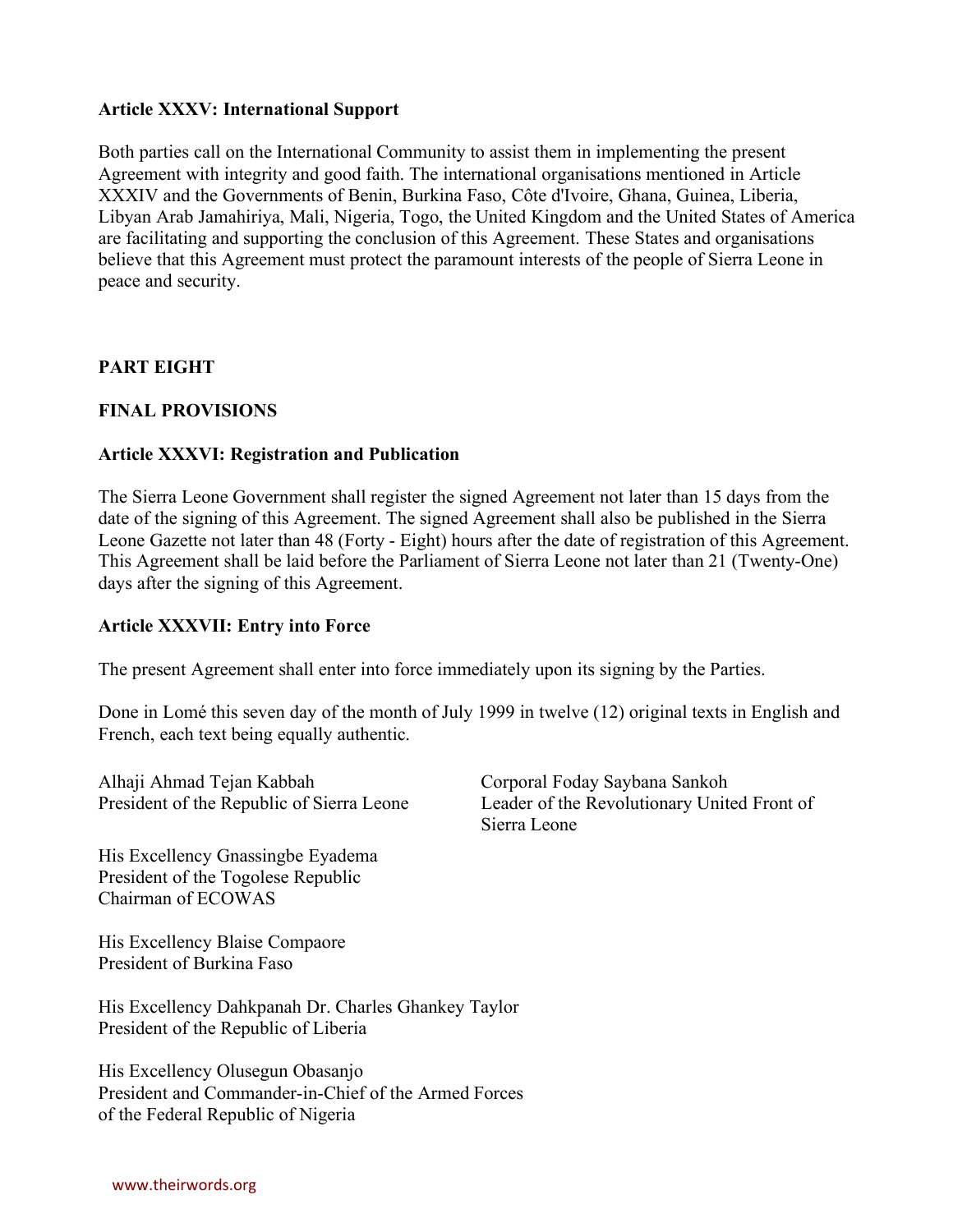<span id="page-16-0"></span>His Excellency Youssoufou Bamba Secretary of State at the Foreign Mission in charge of International Cooperation of Cote d'Ivoire

His Excellency Victor Gbeho Minister of Foreign Affairs of the Republic of Ghana

| Mr. Roger Laloupo                             | Ambassador Francis G. Okelo                   |
|-----------------------------------------------|-----------------------------------------------|
| Representative of the ECOWAS Executive        | Special Representative of the United Nations  |
| Secretary                                     | <b>Secretary General</b>                      |
| Ms. Adwoa Coleman                             | Dr. Moses K.Z. Anafu                          |
| Representative of the Organization of African | Representative of the Commonwealth of Nations |
| Unity                                         |                                               |

#### **ANNEX 1**

#### **AGREEMENT ON CEASEFIRE IN SIERRA LEONE**

President Ahmed Tejan KABBAH and Rev. Jesse Jackson met on 18 May 1999 with Corporal Foday Saybana SANKOH, under the auspices of President Gnassingbe EYADEMA. At that meeting, the question of the peace process for Sierra Leone was discussed.

\*\*\*

The Government of the Republic of Sierra Leone and the Revolutionary United Front of Sierra Leone (RUF/SL),

— Desirous to promote the ongoing dialogue process with a view to establishing durable peace and stability in Sierra Leone; and

—Wishing to create an appropriate atmosphere conducive to the holding of peace talks in Lome, which began with the RUF internal consultations to be followed by dialogue between the Government and the RUF;

—Have jointly decided to:

- 1. Agree to ceasefire as from 24 May 1999, the day that President EYADEMA invited Foreign Ministers of ECOWAS to discuss problems pertaining to Sierra Leone. It was further agreed that the dialogue between the Government of Sierra Leone and RUF would commence on 25 May 1999;
- 2. Maintain their present and respective positions in Sierra Leone as of the 24th of May 1999; and refrain from any hostile or aggressive act which could undermine the peace process;
- 3. Commit to start negotiations in good faith, involving all relevant parties in the discussions,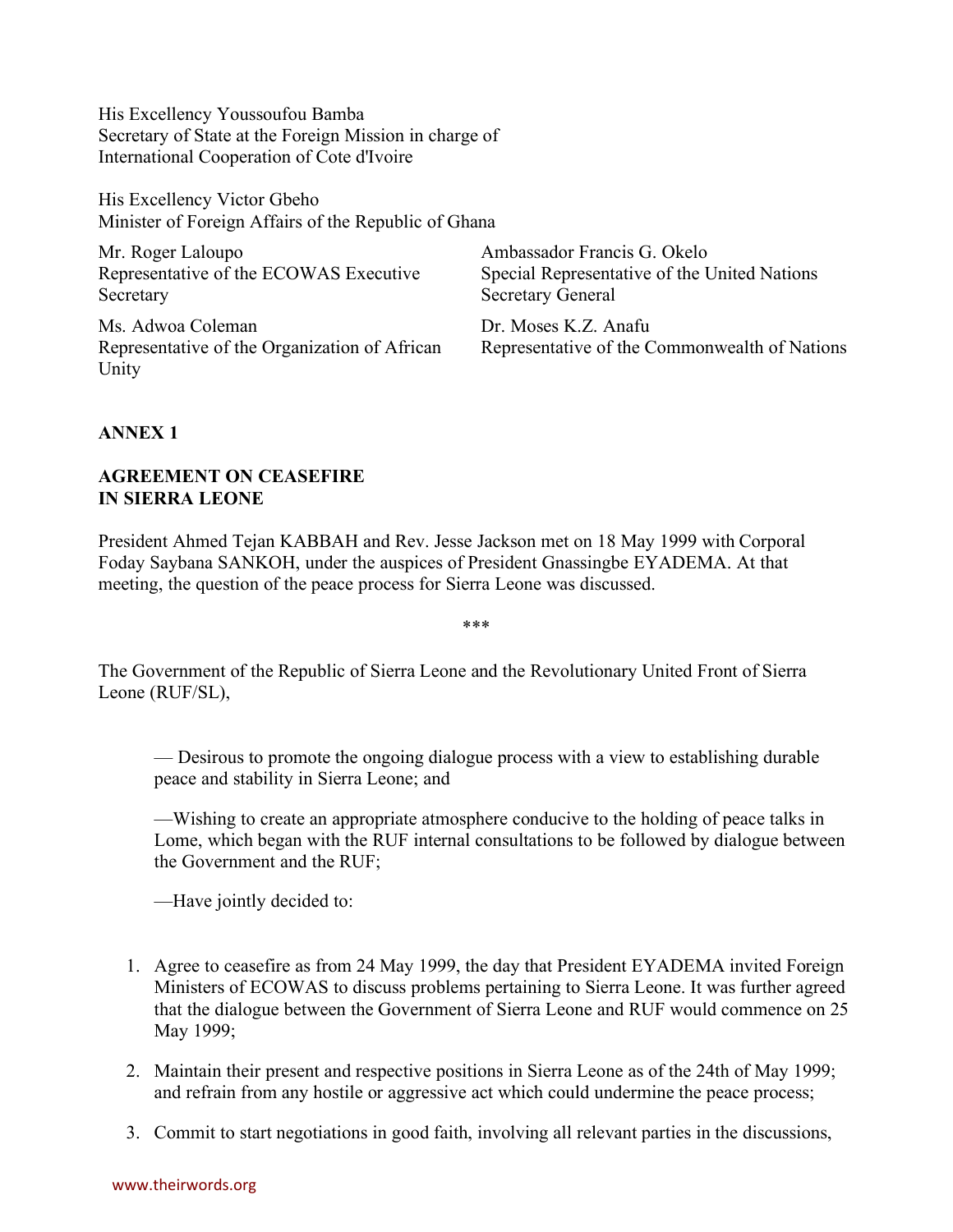not later than May 25 in Lome;

- 4. Guarantee safe and unhindered access by humanitarian organizations to all people in need; establish safe corridors for the provision of food and medical supplies to ECOMOG soldiers behind RUF lines, and to RUF combatants behind ECOMOG lines;
- 5. Immediate release of all prisoners of war and non-combatants;
- 6. Request the United Nations, subject to the Security Council's authorisation, to deploy military observers as soon as possible to observe compliance by the Government forces (ECOMOG and Civil Defence Forces) and the RUF, including former AFRC forces, with this ceasefire agreement.

This agreement is without prejudice to any other agreement or additional protocols which may be discussed during the dialogue between the Government and the RUF.

Signed in Lomé (Togo) 18 May 1999, in six (6) originals in English and French

| <b>For the Government of Sierra Leone</b><br>ALHADJI Dr. Ahmad Tejan KABBAH<br>President Of The Republic Of Sierra Leone       | For the Revolutionary United Front Of Sierra<br>Leone<br>Corporal Foday Saybana SANKOH, Leader of<br>the Revolutionary United Front (RUF) |
|--------------------------------------------------------------------------------------------------------------------------------|-------------------------------------------------------------------------------------------------------------------------------------------|
| WITNESSED BY:                                                                                                                  |                                                                                                                                           |
| For the Government of Togo and Current<br><b>Chairman of ECOWAS</b><br>Gnassingbe EYADEMA<br>President of the Republic of Togo | <b>For the United Nations</b><br>Francis G. OKELO<br>Special Representative of the Secretary General                                      |
| For the Organisation of African Unity (OAU)<br>Adwoa COLEMAN<br>Representative of the Organization of African<br>Unity         | <b>US Presidential Special Envoy for the</b><br><b>Promotion of Democracy in Africa</b><br>Rev. Jesse JACKSON                             |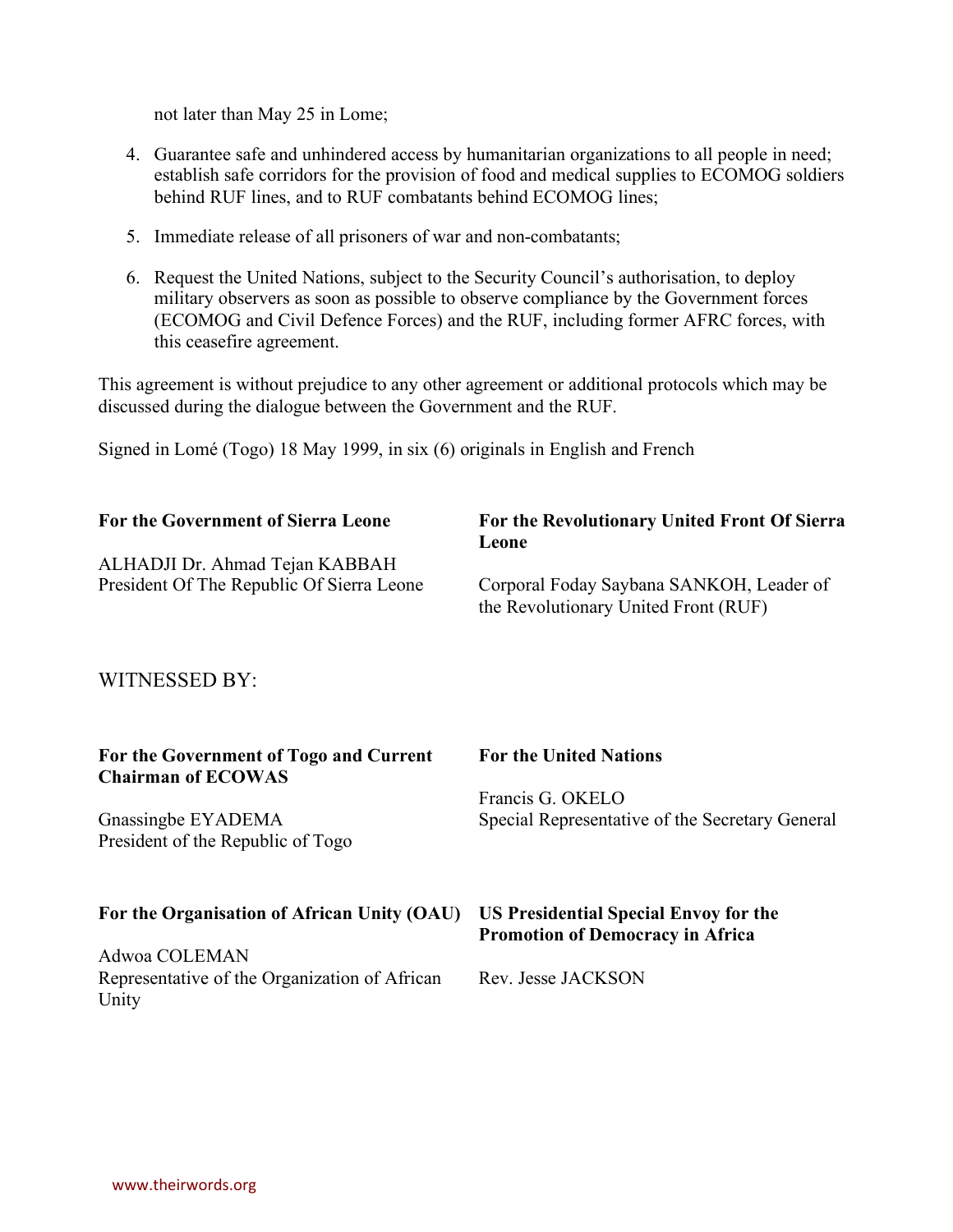#### <span id="page-18-0"></span>**ANNEX 2**

#### **DEFINITION OF CEASE-FIRE VIOLATIONS**

- 1. In accordance with Article II of the present Agreement, both parties agree that the following constitute cease-fire violations and a breach of the Cease-fire Agreement:
	- a. The use of weapons of any kind in any circumstance including:
		- i. Automatic and semi-automatic rifles, pistols, machine guns and any other small arms weapon systems.
		- ii. Heavy machine guns and any other heavy weapon systems.
		- iii. Grenades and rocket-propelled grenade weapon systems.
		- iv. Artillery, rockets, mortars and any other indirect fire weapon systems.
		- v. All types of mine, explosive devices and improvised booby traps.
		- vi. Air Defence weapon systems of any nature.
		- vii. Any other weapon not included in the above paragraphs.
	- b. Troop movements of any nature outside of the areas recognized as being under the control of respective fighting forces without prior notification to the Cease-fire Monitoring Committee of any movements at least 48 hours in advance.
	- c. The movement of arms and ammunition. To be considered in the context of Security Council Resolution 1171 (1998).
	- d. Troop movements of any nature;
	- e. The construction and/or the improvement of defensive works and positions within respective areas of control, but outside a geographical boundary of 500m from existing similar positions.
	- f. Reconnaissance of any nature outside of respective areas of control.
	- g. Any other offensive or aggressive action.
- 2. Any training or other military activities not provided for in Articles XIII to XIX of the present Agreement, constitute a cease-fire violation.
- 3. In the event of a hostile external force threatening the territorial integrity or sovereignty of Sierra Leone, military action may be undertaken by the Sierra Leone Government.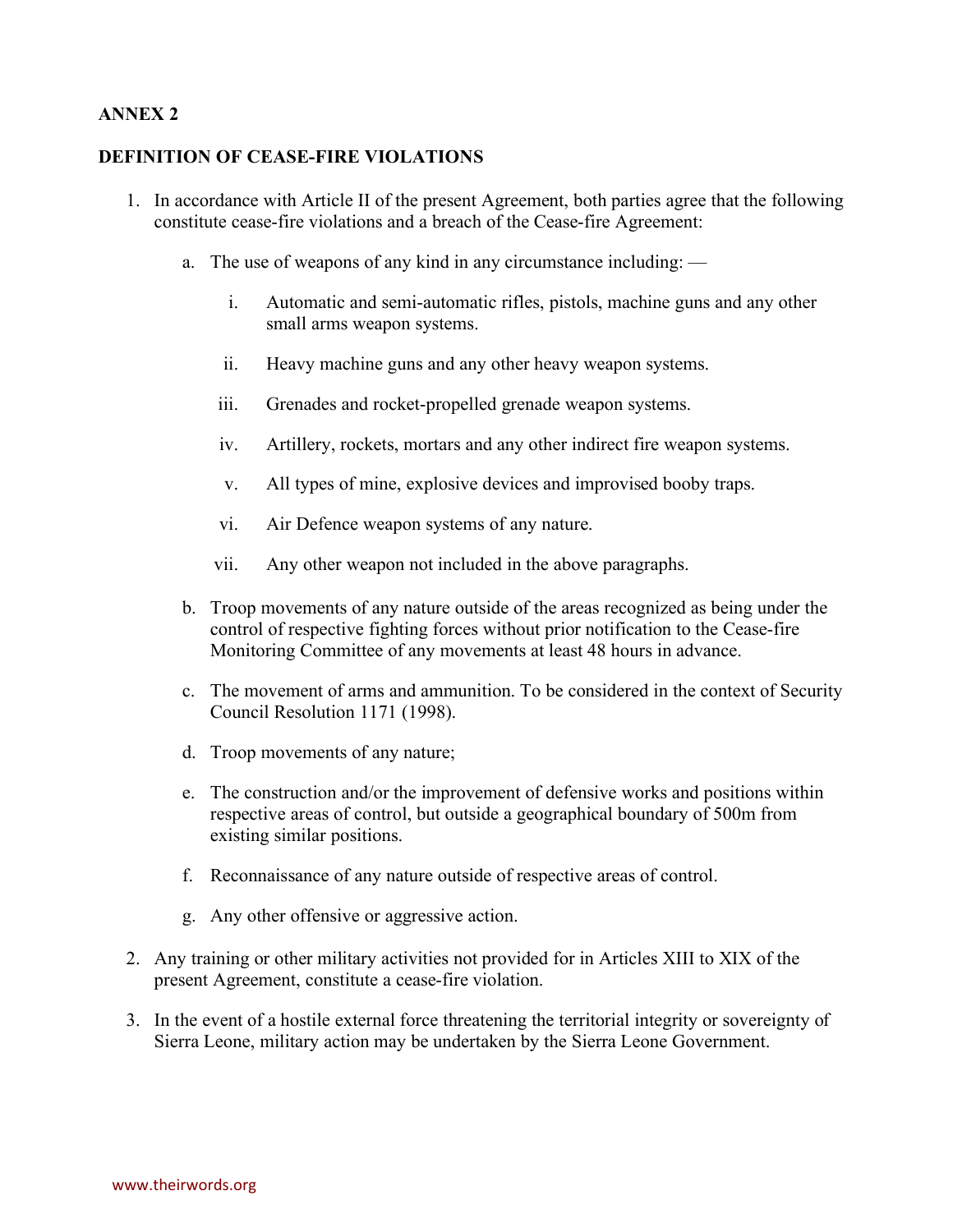## <span id="page-19-0"></span>**ANNEX 3**

## **STATEMENT BY THE GOVERNMENT OF SIERRA LEONE AND THE REVOLUTIONARY UNITED FRONT OF SIERRA LEONE ON THE RELEASE OF PRISONERS OF WAR AND NON-COMBATANTS**

The Government of Sierra Leone (GOSL) and the Revolutionary United Front (RUF/SL) have agreed to implement as soon as possible the provision of the Cease-fire Agreement which was signed on 18 May 1999 in Lome, relating to the immediate release of prisoners of war and noncombatants.

Both sides reaffirmed the importance of the implementation of this provision in the interest of the furtherance of the talks.

They therefore decided that an appropriate Committee is established to handle the release of all prisoners of war and non-combatants.

Both the Government of Sierra Leone and the Revolutionary United Front of Sierra Leone decided that such a Committee be established by the UN and chaired by the UN Chief Military Observer in Sierra Leone and comprising representatives of the International Committee of the Red Cross (ICRC), UNICEF and other relevant UN Agencies and NGOs.

This Committee should begin its work immediately by contacting both parties to the conflict with a view to effecting the immediate release of these prisoners of war and non-combatants.

Lomé - 2 June 1999

#### **ANNEX 4**

## **STATEMENT BY THE GOVERNMENT OF SIERRA LEONE AND THE REVOLUTIONARY UNITED FRONT OF SIERRA LEONE ON THE DELIVERY OF HUMANITARIAN ASSISTANCE IN SIERRA LEONE**

The parties to the conflict in Sierra Leone meeting in Lomé, Togo on 3rd June 1999 in the context of the Dialogue between the Government of Sierra Leone (GSL) and the Revolutionary United Front of Sierra Leone (RUF/SL):

Reaffirm their respect for international convention, principles and norms, which govern the right of people to receive humanitarian assistance and the effective delivery of such assistance.

Reiterate their commitment to the implementation of the Cease-fire Agreement signed by the two parties on 18th May 1999 in Lome.

Aware of the fact that the protracted civil strife in Sierra Leone has created a situation whereby the vast majority of Sierra Leoneans in need of humanitarian assistance cannot be reached.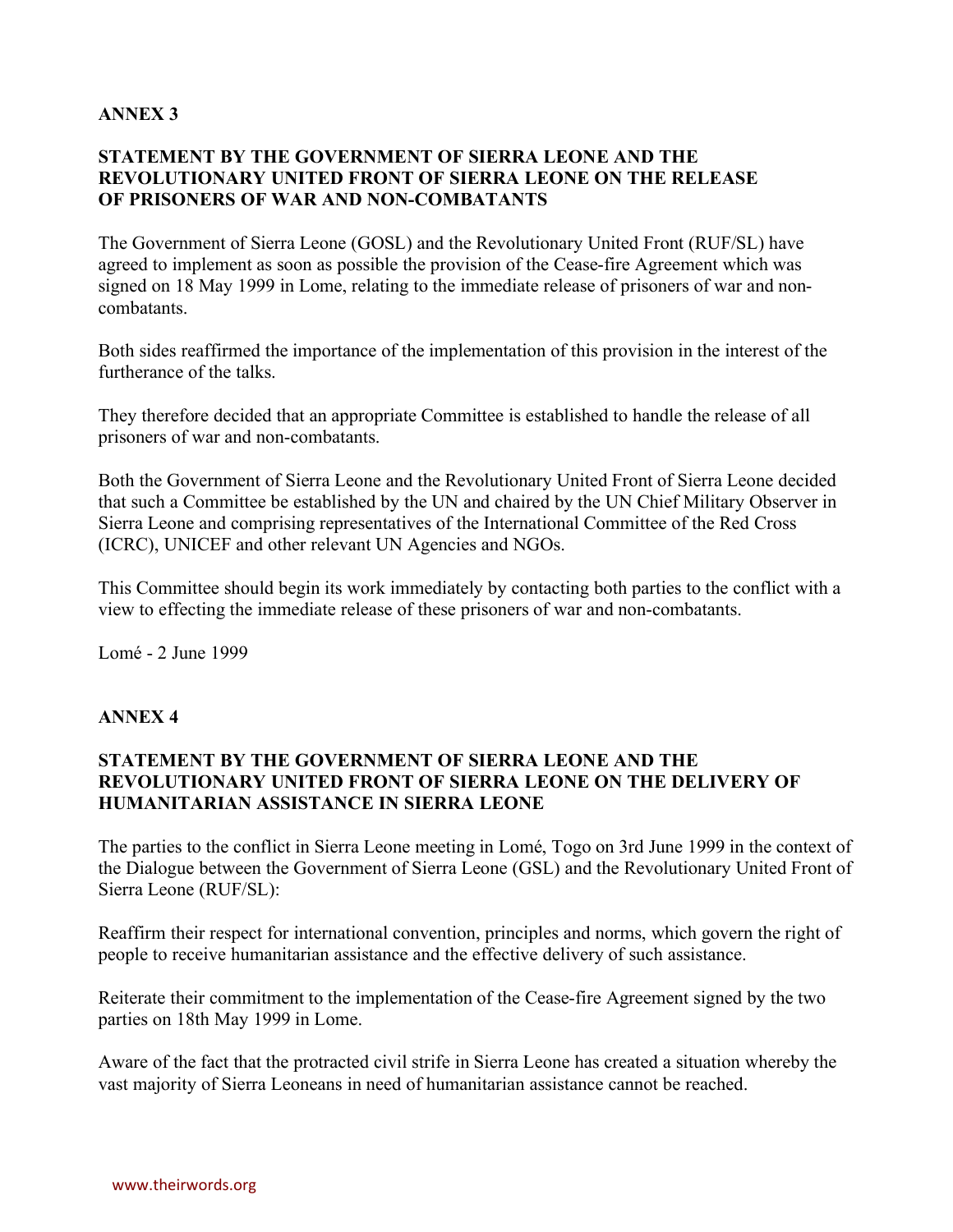#### *Hereby agree as follows:*

- 1. That all duly registered humanitarian agencies shall be guaranteed safe and unhindered access to all areas under the control of the respective parties in order that humanitarian assistance can be delivered safely and effectively, in accordance with international conventions, principles and norms govern humanitarian operations.
- 2. In this respect the two parties shall:
	- a. guarantee safe access and facilitate the fielding of independent assessment missions by duly registered humanitarian agencies.
	- b. identify, in collaboration with the UN Humanitarian Co-ordinator in Sierra Leone and UNOMSIL, mutually agreed routes (road, air and waterways) by which humanitarian goods and personnel shall be transported to the beneficiaries to provide needed assistance.
	- c. allow duly registered humanitarian agencies to deliver assistance according to needs established through independent assessments.
	- d. guarantee the security of all properties and of and goods transported, stocked or distributed by the duly registered humanitarian agencies, as well as the security of their project areas and beneficiaries.
- 3. The two parties undertake to establish with immediate effect, and not later than seven days, an Implementation Committee formed by appropriately designated and mandated representatives from the Government of Sierra Leone, the Revolutionary United Front of Sierra Leone, the Civil Society, the NGO community, and the UNOMSIL; and chaired by the United Nations Humanitarian Co-ordinator, in co-ordination with the Special Representative of the Secretary General in Sierra Leone.

The Implementation Committee will be mandated to:

- a. Ascertain and assess the security of proposed routes to be used by the humanitarian agencies, and disseminate information on routes to interested humanitarian agencies.
- b. Receive and review complaints which may arise in the implementation of this arrangement, in order to re-establish full compliance.
- 4. The parties agree to set up at various levels in their areas of control, the appropriate and effective administrative and security bodies which will monitor and facilitate the effective delivery of humanitarian assistance in all approved points of delivery, and ensure the security of the personnel, goods and project areas of the humanitarian agencies as well as the safety of the beneficiaries.

Issued in Lomé June 3 1999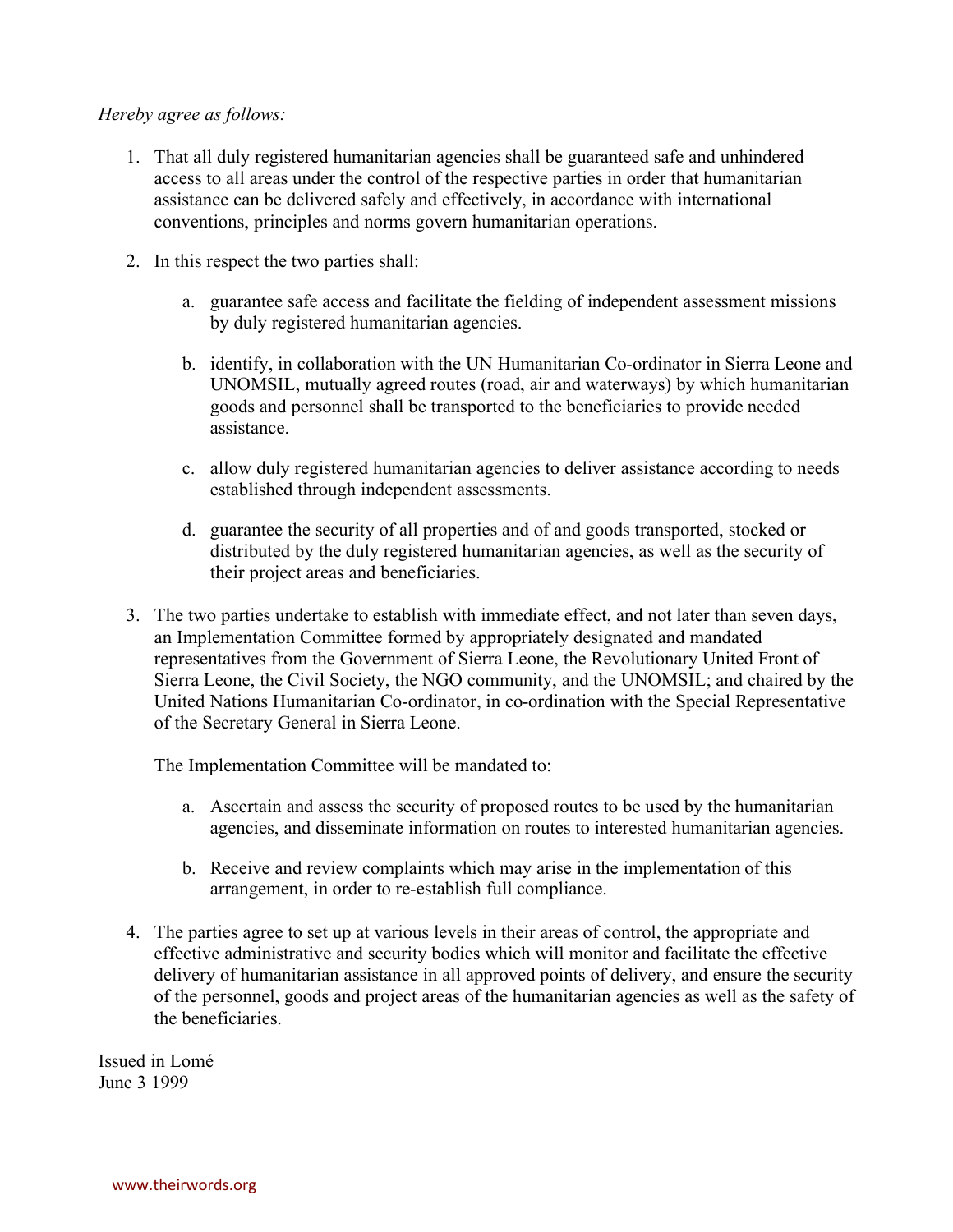## <span id="page-21-0"></span>**ANNEX 5**

## **DRAFT SCHEDULE OF IMPLEMENTATION OF THE PEACE AGREEMENT**

# **I. ACTIVITIES WITH SPECIFIC TIMING:**

| <b>TIMING</b> | <b>ACTIVITIES</b>                                                     | <b>ACTION REQUIRED</b>                                                                                                                                                | FOLLOW-<br><b>UP ACTION</b> |
|---------------|-----------------------------------------------------------------------|-----------------------------------------------------------------------------------------------------------------------------------------------------------------------|-----------------------------|
| DAY 1         | Signing of the Peace Agreement                                        |                                                                                                                                                                       |                             |
|               | Amnesty<br>Transformation and new mandate<br>of ECOMOG                | The Government to grant absolute<br>and free pardon to the RUF leader<br>Foday Sankoh through<br>appropriate legal steps                                              |                             |
|               |                                                                       | Request to ECOWAS by the<br>parties for revision of the mandate<br>of ECOMOG in Sierra Leone                                                                          |                             |
|               |                                                                       | Request to the UN Security<br>Council to amend the mandate of<br>UNOMSIL to enable it to<br>undertake the various provisions<br>outlined in the present<br>Agreement; |                             |
|               |                                                                       | Request to the international<br>community to provide substantial<br>financial and logistical assistance<br>to facilitate implementation of the<br>Peace Agreement.    |                             |
|               |                                                                       | Request to ECOWAS by the<br>parties for contributions of<br>additional troops.                                                                                        |                             |
|               | Transformation of the RUF into a<br>political party                   | RUF/SL to commence to organize<br>itself to function as a political<br>party                                                                                          |                             |
|               | Encampment, disarmament,<br>demobilization and reintegration<br>(DDR) | Request for international<br>assistance in adapting and<br>extending the existing DDR<br>programme                                                                    |                             |
|               | Withdrawal of mercenaries                                             | Supervision by Joint Monitoring<br>Commission                                                                                                                         |                             |
|               | Notification to Joint Monitoring                                      | Communication by the parties of                                                                                                                                       |                             |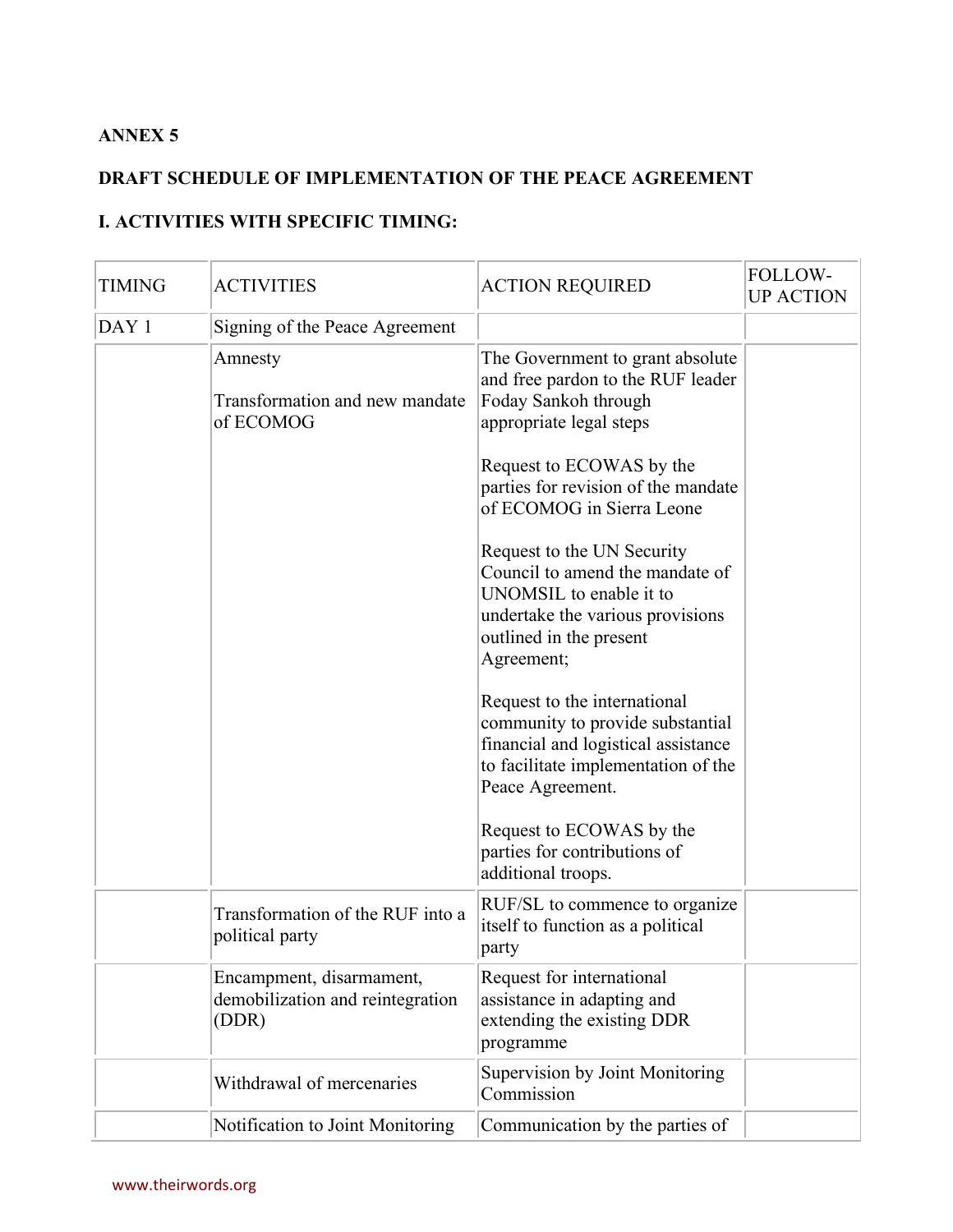|               | Commission                                                                                                                                                                                                                                                                      | positions and description of all<br>known warlike devices/materials                                                                                                                                                                                                                                  |                                                                                                                    |
|---------------|---------------------------------------------------------------------------------------------------------------------------------------------------------------------------------------------------------------------------------------------------------------------------------|------------------------------------------------------------------------------------------------------------------------------------------------------------------------------------------------------------------------------------------------------------------------------------------------------|--------------------------------------------------------------------------------------------------------------------|
|               | Notification to Military<br>Commands                                                                                                                                                                                                                                            | Communication by the parties of<br>written orders requiring<br>compliance                                                                                                                                                                                                                            |                                                                                                                    |
| <b>DAY 15</b> | Enabling members of the RUF/SL<br>to hold public office, and to join a<br>broad-based Government of<br>National Unity through Cabinet<br>appointments                                                                                                                           | Removal by the Government of<br>all legal impediments                                                                                                                                                                                                                                                |                                                                                                                    |
|               | Commission for the<br>Consolidation of Peace (CCP)                                                                                                                                                                                                                              | Creation of the Commission to<br>implement a post-conflict<br>reconciliation and welfare<br>programme                                                                                                                                                                                                | Mandate of<br>the<br>Commission<br>to terminate<br>at the end of<br>next general<br>elections<br>Jan.-Feb.<br>2001 |
|               | Commission for the Management<br>of Strategic Resources, National<br><b>Reconstruction and Development</b><br>(CMRRD)                                                                                                                                                           | Ban on all exploitation, sale,<br>export, or any transaction of gold<br>and diamonds except those<br>sanctioned by the CMRDD                                                                                                                                                                         |                                                                                                                    |
| <b>DAY 22</b> | Enabling members of the RUF/SL<br>to hold public office                                                                                                                                                                                                                         | Discussion and agreement<br>between both parties on the<br>appointment of RUF/SL members<br>to positions of parastatal,<br>diplomacy and any other public<br>sector                                                                                                                                  | For a period<br>of fourteen<br>days                                                                                |
| DAY 31        | Transformation of the RUF into a Necessary legal steps by the<br>political party<br>Commission for the management<br>of Strategic Resources, National<br>Reconstruction and Development<br>(CMRRD)<br>Transformation, new mandate,<br>and phased withdrawal of<br><b>ECOMOG</b> | Government for the registration of<br>the RUF as a political party<br>Preparation and submission by<br>Government to the Parliament of<br>relevant bills for enabling<br>legislation commitments made<br>under the peace agreement<br>Deployment of troops from at<br>least two additional countries |                                                                                                                    |
| <b>DAY 60</b> | Completion of encampment,<br>disarmament and demobilization                                                                                                                                                                                                                     | Restriction of SLA soldiers to the<br>barracks and storage of their arms<br>and ammunition under constant<br>surveillance by the Neutral Peace-                                                                                                                                                      |                                                                                                                    |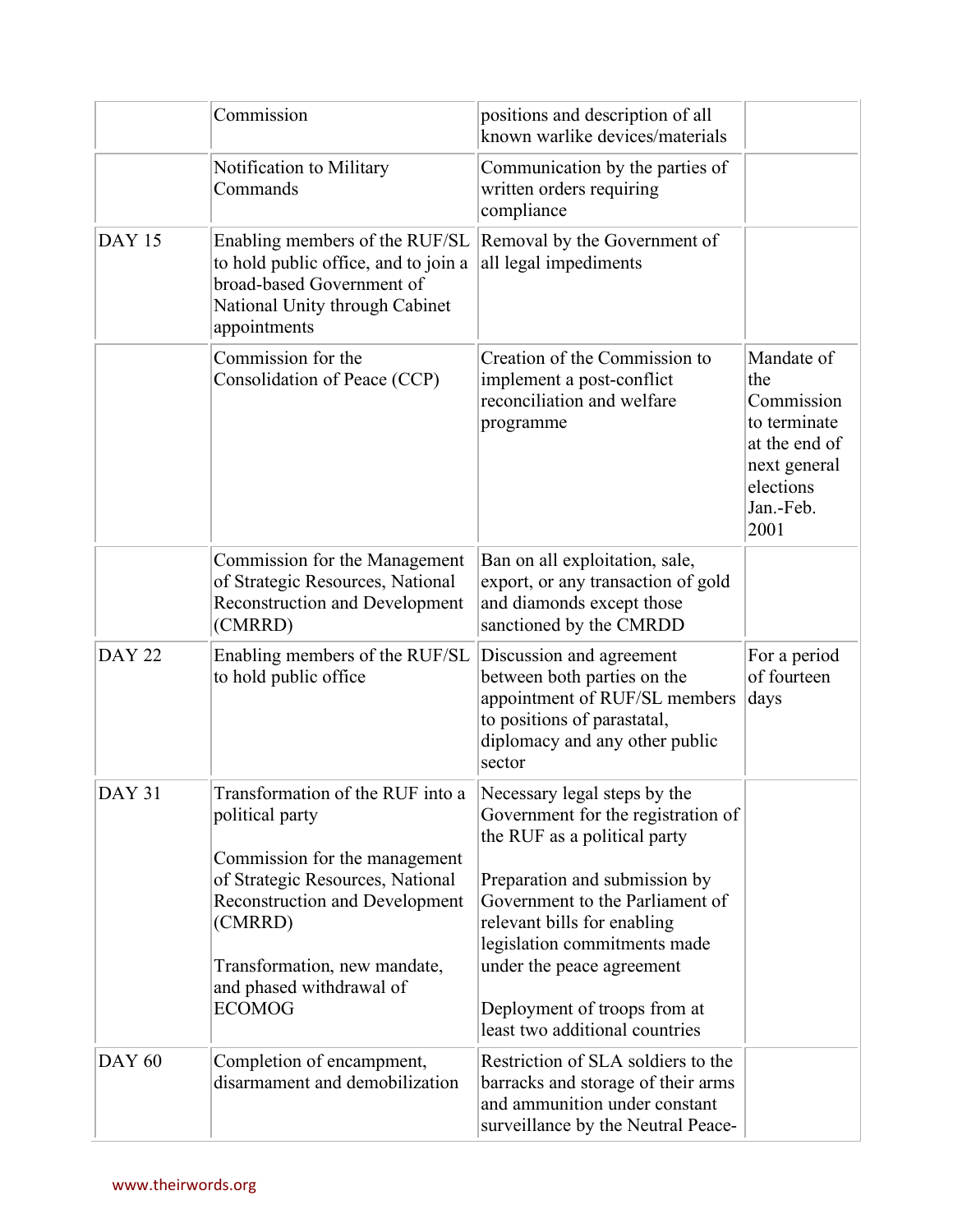|                |                         | Keeping Force during the<br>disarmament process<br>Monitoring of disarmament and<br>demobilization by UNOMSIL                                                                                                                      |  |
|----------------|-------------------------|------------------------------------------------------------------------------------------------------------------------------------------------------------------------------------------------------------------------------------|--|
| <b>DAY 90</b>  | Human Rights Commission | Creation of an autonomous quasi<br>judicial national Human Rights<br>Commission                                                                                                                                                    |  |
|                |                         | Request for technical and material<br>assistance from the UN High<br>Commissioner for Human Rights,<br>the African Commission on<br>Human Rights and Peoples Rights<br>and other relevant organizations<br>Creation of a Truth and |  |
|                |                         | <b>Reconciliation Commission</b>                                                                                                                                                                                                   |  |
|                |                         | Establishment of a new<br>independent National Electoral<br>Commission (NEC) in<br>consultation with all political<br>parties including the RUF/SL                                                                                 |  |
|                | Elections               | Request for financial and<br>logistical support for the<br>operations of the NEC                                                                                                                                                   |  |
|                |                         | Request for assistance from the<br>international community in<br>monitoring the next presidential<br>and parliamentary elections in<br>Sierra Leone                                                                                |  |
| <b>DAY 456</b> | Human Rights Violations | Submission by the Truth and<br>Reconciliation Commission of its<br>report and recommendation to the<br>Government for immediate<br>implementation                                                                                  |  |

# II. ACTIVITIES WITHOUT SPECIFIC TIMING: (SHORT/MEDIUM/LONG TERM):

| <b>SERIAL NO. ACTIVITIES</b> |                                | <b>ACTION REQUIRED</b>                                  | FOLLOW-<br><b>UP ACTION</b> |
|------------------------------|--------------------------------|---------------------------------------------------------|-----------------------------|
|                              | Ceasefire monitoring           | Establishment of a Ceasefire<br>Monitoring Committee at | JMC already<br>established  |
|                              | (Ceasefire Agreement signed on | provincial and district levels                          | and                         |